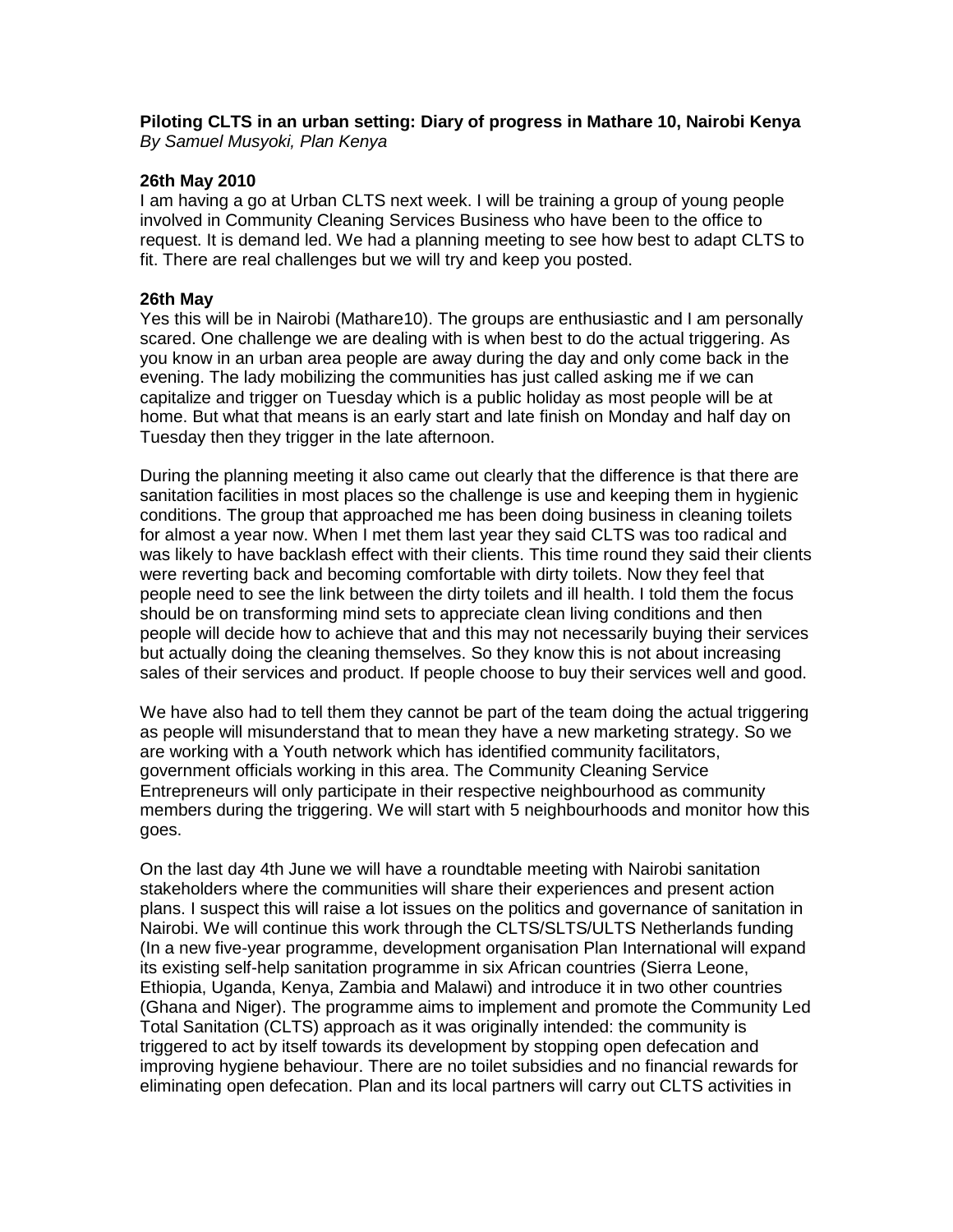805 rural communities. Adapted versions of the approach will be used in 36 peri-urban communities and 742 schools.)

## **1st June**

Today 1st June 2010 (public holiday), we celebrated our independence day in style. The participants we are training were able to successfully trigger in 4 sites. As one facilitator put it, we triggered them from the onset during the mapping they said they did not know they were living in the midst of so much shit. The triggering was today later afternoon and the groups will be presenting the experiences mid morning. Today Frank Marita our WATSAN officer had to step in as I was taken ill. I see now the need for preparing with the hosting team. The two ladies who are part of the core team and whom we prepared with (I had walked them through the entire process) came in handy but thank God my colleague Frank was available and stepped in to facilitate them go through the dry runs and preparation for the fieldwork.

Unfortunately we are not able to do two rounds of triggering as it is not possible to get the residents during week days. We have, however secured the commitment of the natural leaders to participate in a roundtable meeting with the Nairobi City Council and other players in the sanitation sector. Tomorrow will be the sharing and Thursday a joint session between the natural leaders and the facilitators to prepare for the round table. Most of the participants are residents of Mathare and are keen to present a strong agenda during the roundtable.

Generally the response has been very good though the issues emerging are more complex than in rural areas. I will share more as the process unfolds. We see this as the beginning of a long process of citizen engagement in the politics of shit management in the city of Nairobi.

#### **6th June**

We just concluded the triggering for 4 sites in Mathare and it is clear that the context is different from rural. Reflecting on the process with the participants it is clear that mobilization will have to be done differently. We had chosen a part of Mathare where the communities are more settled and triggered during a public holiday so as to ensure participation by large numbers of the community. However, I must say that even though the participation was very good, the numbers were much lower than we expected. Also there was a challenge to sustain the same number of participants from the mapping to the action planning. Some passed and stayed for a few minutes and moved on.

Having said this we had very positive results with all the 4 sites triggered and natural leaders emerging. While the natural leaders and the participants we trained are committed to take immediate action, it was clear that this is beginning of a long complex process involving many powerful actors. It is the politics/governance of urban sanitation. We had a very good engagement forum with the urban sanitation stakeholder on Friday. The natural leaders shared their experiences and the action plans and we secured short term and long-term commitment from those who were in attendance.

There will be a series of thematic forums between the natural leaders and different actors who were considered to be important to the realization of the collective action plans developed. These include the "Land Lords" or structure holders, the civic leaders and provincial administration, Government Ministries (Ministry of lands, Local Government, City Council of Nairobi, Ministry of Public Health and Sanitation, and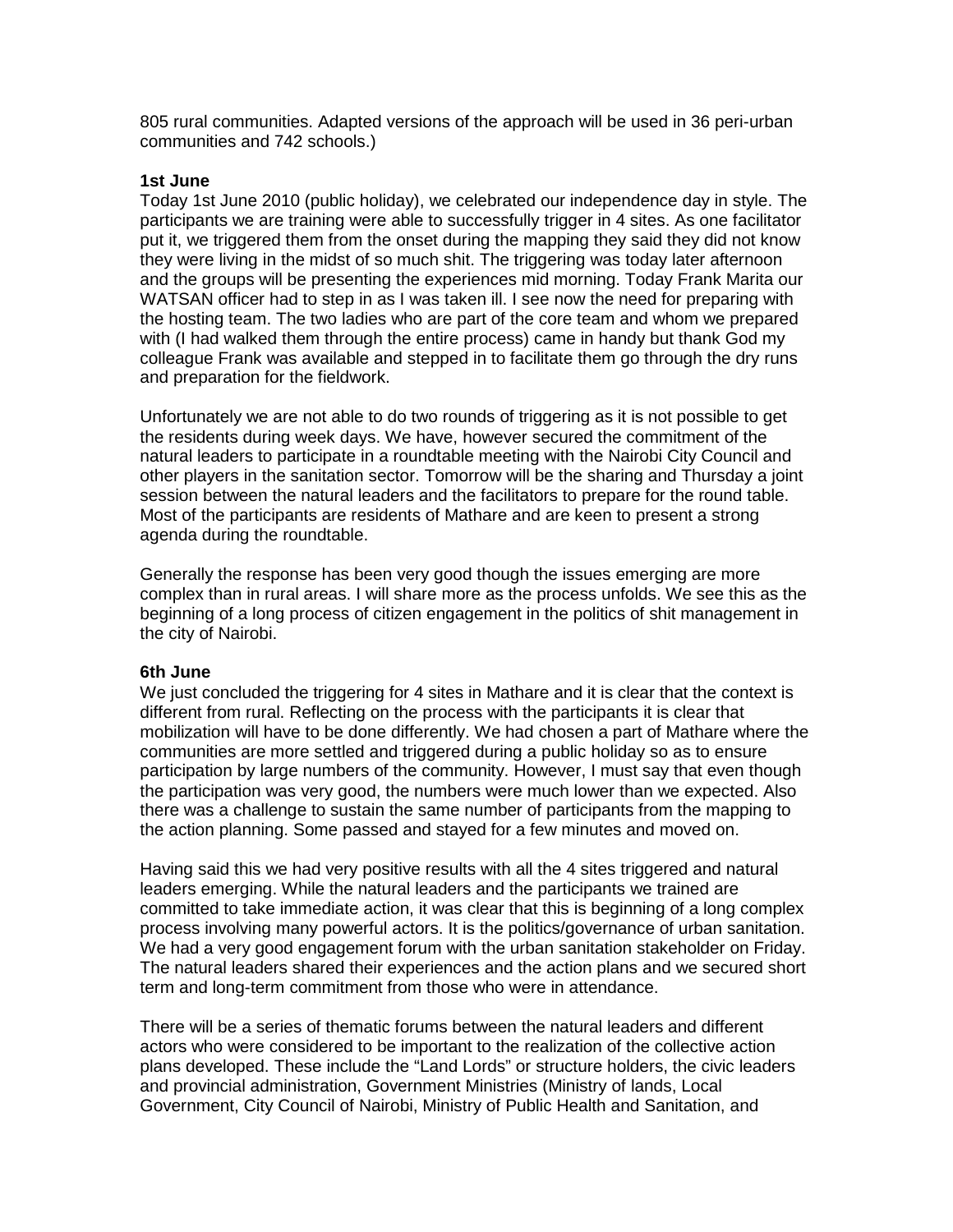Ministry of Housing). The MoPH was well represented in the forum however they expressed their frustration working with the city council of Nairobi to secure land for putting up commercial public toilets in spite of having the resources for doing this.

We had a few human rights advocacy groups in the round table who also committed to work with the communities and build a strong advocacy agenda around the identified issues. The University of Nairobi Environmental Health Department was also represented and committed to initiate a research process to gather evidence which can be used to engage the relevant players. We will share the documentation once this is ready.

Mathare will be part of the 5 year Dutch funded project. We have chosen it as the urban pilot. We have a start-up workshop for this project starting tomorrow and we will be developing a detailed plan for the project. In Mathare there are groups of entrepreneurs for both commercial toilets and solid waste management. So the focus will be not just on eradicating OD but other forms waste.

#### **9th June**

I was in Mathare 10 today with a large team of around 20 participants from Nyanza, Coast and Nairobi who are in the CLTS start-up workshop. It is amazing the passion and the energy the natural leaders and the facilitators we trained last week have. I personally thought the challenges they presented were too big that they will be slow in effecting the immediate action plans. I was very wrong. Though we thought the numbers of those who participated were low it seems there has been ripple effects and people have been talking about it since the 1st of June and those who were not there have been infected with the passion.

In the site we visited the tenants have already taken action. They first met and cleaned the steer between their block. They removed the piles of waste that had piled there and the streets were very clean; they have already entered an agreement with the community cleaning services (a youth enterprise) to have their garbage collected on Sundays at the afternoon. All the sixteen households in the block had trash bags at the door. They also agreed that they stop open defecation immediately and negotiated with a private toilet owner to pay 50 KSH per month per household (instead of 2 shillings per use per person) and 8 households out of the 16 have already paid. So for both the garbage services and toilet use it will be 90KSH a month (just under a pound) per household. They have already had a meeting with the landlord and are discussing with him to construct a toilet to be connected to the sewer line which is less than 4 metres from the block.

We managed to bring 2 senior MoPH with us to Mathare 10 and they could not belief the magnitude of the problem.They were also amazed at how effective the triggering was. All the four groups who went to the 4 sites triggered last week came back with amazing stories. Tomorrow morning we will hear the feedback. The natural leaders and the facilitators were so motivated and were really glad that we came and promised we will be coming again and again.

The grant is a great opportunity as we are going to plan specific thematic meetings with different players to ensure that all the relevant players get on board. The biggest challenge is the city council of Nairobi but we are determined to get them to the table.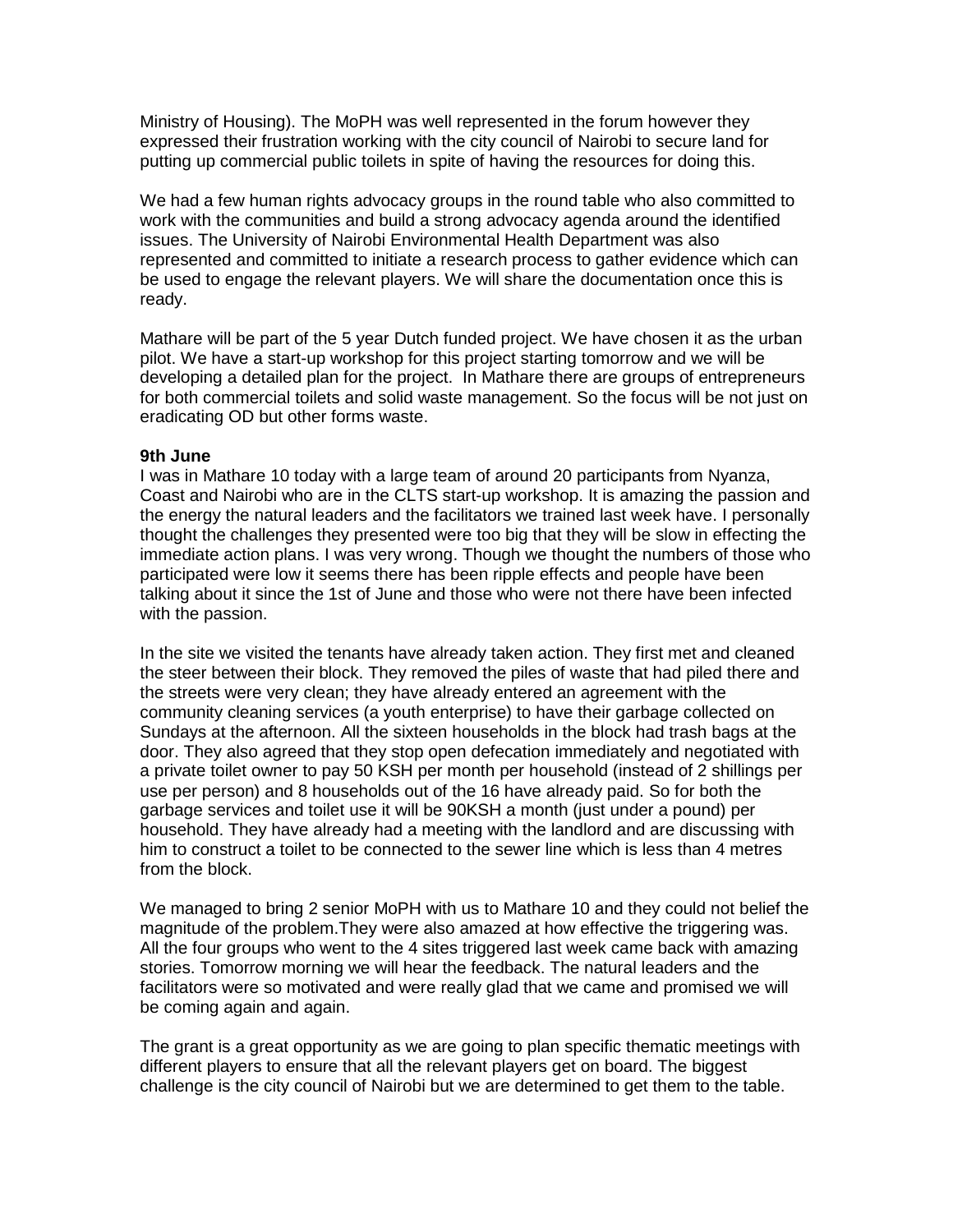Maybe it is better they came in at a later stage. Though we invited them for the round table last week and this start-up workshop, they did not show up.

### **11th June**

It is now official we will be partnering with the [Community Cleaning Services and SC](http://www.communityledtotalsanitation.org/sites/communityledtotalsanitation.org/files/SCJ_CCS.pdf)  [Johnson](http://www.communityledtotalsanitation.org/sites/communityledtotalsanitation.org/files/SCJ_CCS.pdf) in the Urban CLTS in Mathare 10.

It is amazing that today morning we got a call from a natural leader to visit one of the sites we triggered and witness them open a toilet that has been constructed by a landlord after the triggering. The tenants convened a meeting with him and triggered him by telling him that they had learnt they were eating shit and they did not want to continue this way anymore. He was touched and acted immediately and as you can see it is hardly 2 weeks since we triggered (1st June) and there is a lot happening.

In our start-up workshop we had two very senior MoPH officers and today talking with them they said all we need to do is get the technocrats out of their offices to see the situation and that way they will be prompted to take action. When I asked them if they had any plans for urban sanitation in Nairobi- the answer was yes but they said the cities were in the hands of the Municipalities/Councils. Though they had responded to the City Council request to second 200 MoPH public health officers to support with hygiene promotion and education, they were shocked to see what was happening on the ground and to learn that most of the public health officers had been turned into revenue collectors from vendors and retailers.

I am now thinking of organizing structured day immersions for technocrats to Mathare 10 and then having reflections after that to share on what they have seen, smelled and felt and what they would do within their sphere of influence to work with the communities in changing the situation. The problem in the Nairobi is enormous and will require many players to address.

In the 4 sites we visited there are informal primary schools and community cleaning services as been working with them. We will also be working in and with the schools on urban sanitation. There are also nursery schools in the churches there and we triggered some churches which did not even have sanitation facilities for their congregation and the church compound itself was an OD area. The youth we trained and the natural leaders are following-up and we are waiting to hear from them what happens.

### **8th July**

I have been unwell and on leave. It has not been possible for me to do regular follow-up to my fellow shit cleaners in Mathare 10. However, it has been in my mind and heart every day. I have been in touch with Tatiana and Rose Nyawira the two ladies I worked with during the Mathare 10 CLTS training. There is a note from Tatiana after she visited our colleagues in Homa Bay during the ODF celebrations in Rambusi which I will post soon. By the way as I write this e-mail, I have just seen another on from our colleagues in Kisumu about ODF celebration that took place today. It seems the shit fire is burning bright in Nyanza.

Though I might have been slow in following-up in Mathare 10 it is part of my strategy not to seem to be on the drivers' seat. As you will see from Rosie's e-mail below she is becoming a real champion for urban CLTS. She is so passionate and has not stopped since she was touched.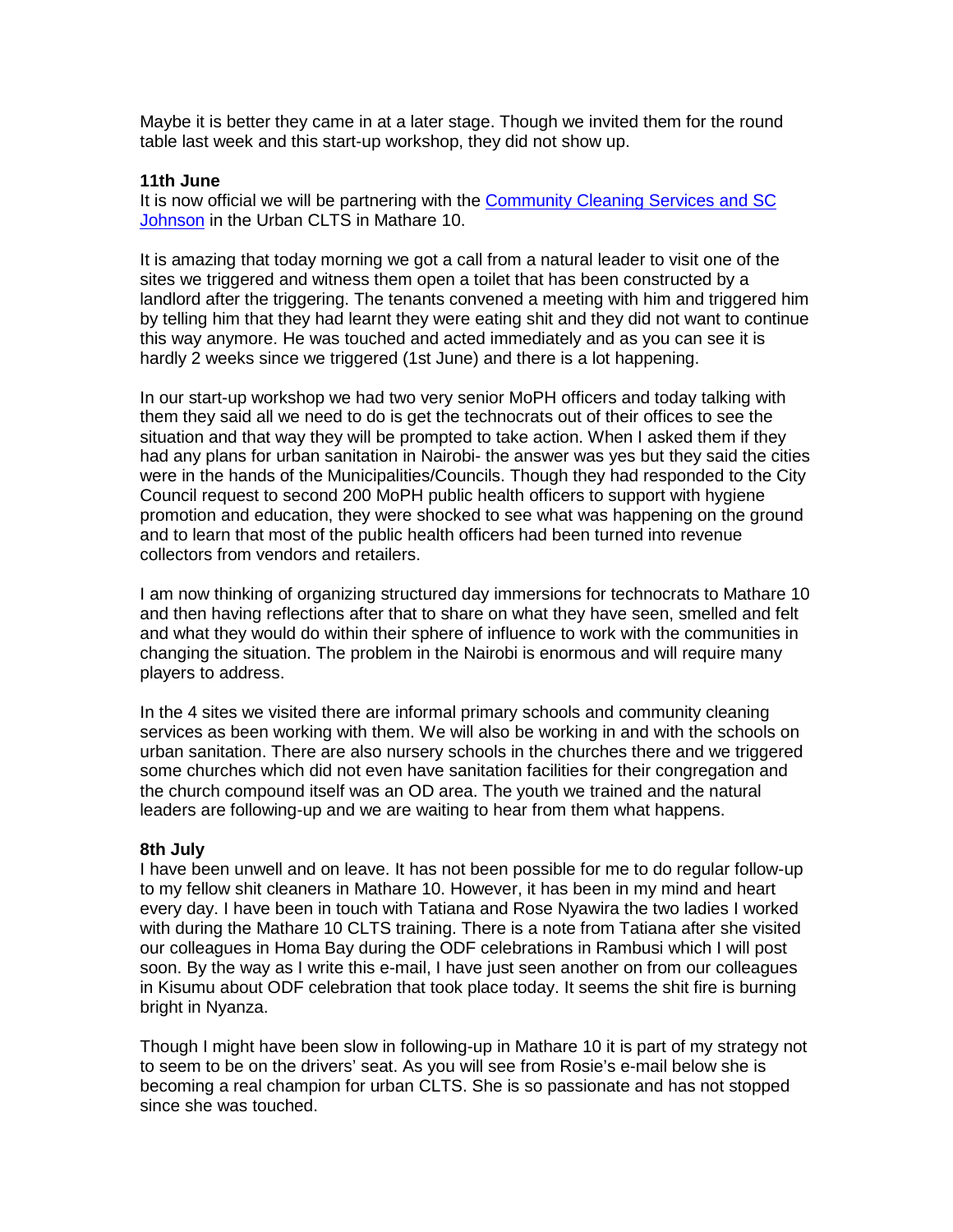It seems the Constituency Fund Manager who came to the round table meeting has remained true to the commitments he made. He had indicated that they had fund for public toilets and no one had approached them. I see the search for land is being headed by the community natural leaders themselves. I will ask Rosie to share with us the letter they wrote and hear from her if they have got some response.

Now it seems there is demand for more triggering in nearby villages. Will have a meeting with the core UCLTS (Urban CLTS) team to plan about it and see how to move forward. I am hesitant to do more triggering before we follow-up and have some more quick wins in the 4 sites. However, I am sure I cannot stop anything if the youth we trained in Mathare and the natural leaders want to do more triggering. Maybe that is what is needed to create a critical mass of citizens to move the struggle forward.

We are finally recruiting a CLTS coordinator/trainer in Plan Kenya. The interviews are scheduled for tomorrow and will let you know the outcomes. This will help with coordination and follow-ups and with Rosie being in charge of the urban CLTS I see an explosion of CLTS in Nairobi informal settlements. The energy is so high and that is happens when young people put their passion and commitment behind something. The challenges are huge but they do not seem scared as I am. Of course I can't tell them how scared I am as they think I am their hero!

## **Rosie's letter of 6th July**

### Dear ULTS Stakeholders

Greetings to all of you and am hoping that you are fine.

I know it has been a while since we have communicated after our meeting at Panafric Hotel on 4th June 2010. The delay has been contributed by the need to capture some of the emerging issues from the community after our meeting. We have as well been reflecting and planning for the with Plan Kenya as they committed to facilitate the implementation of this project.

We remember that we all made commitments to what we could do to actualize the plans from the 4 Mathare 10 villages. So far there has been a number of emerging issues and some of the stakeholders have started processing their commitments. Here are the updates:

- The toilet that where the triggering happened in Mathare 10 village at the plot was renovated by the landlord after a series of negotiations between the landlord and tenants. This so far has not attracted an increment on rent as was our fear.
- CDF in Starehe who committed to constructed toilets in some of the Villages like Gumba and Mabatini which lacked public toilet have already started the processes of making this a reality. The community has written a request letter and they are currently in the process of looking for land/space where the construction of these toilets can be done.
- Community members have been organizing random clean ups to clear the OD areas.
- There has been requests for more triggering from the community members especially the elders.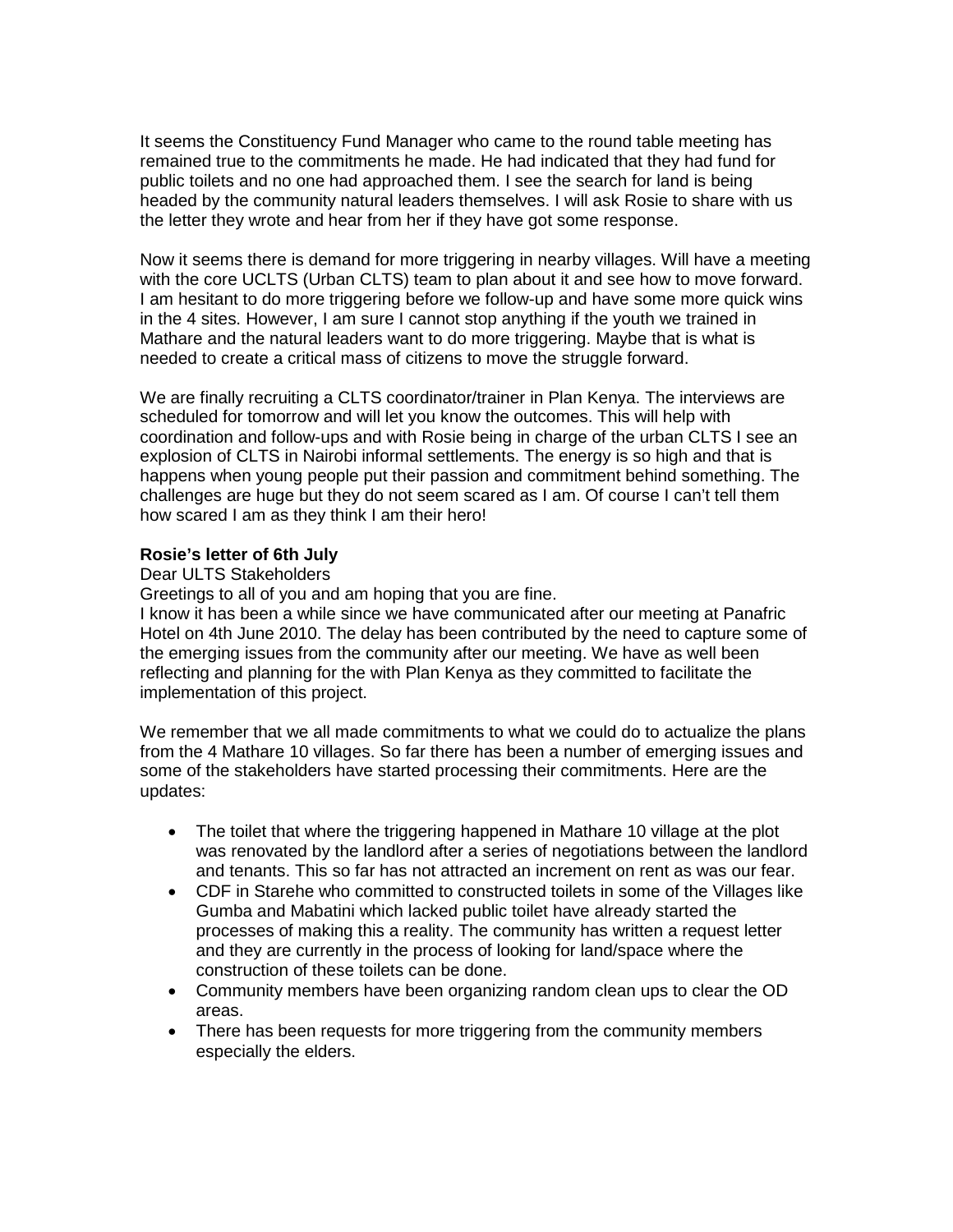Due to the issues there are some issues that are emerging and the demand for more triggering, we have outlined a plan for this month which we shall be implementing this month. Here is our plan for the month of JULY 2010 and I hope that you can attend the triggering sessions.

- We shall be conducting Household interviews to better understand indicators of health in relation to sanitation.
- Focus Group Discussion To raise the expectations of people on sanitation and therefore change the need to a demand.
- Triggering sessions To enhance the understanding and capacity of people on implications of poor sanitation as well as move people to act on their situation. These sessions shall commence from the 3rd week of July and shall be conducted every Saturday from 3rd week July to Mid August.

I hope to hear from you regarding your participation and shall be sharing with you more detailed plan and notes of your commitments at Panafric by end of this week. Wish you a good week. Regards

Rose

# **13th July**

The UCLTS core team from Mathare 10 has been in my office since 9.00am. I had to call and tell them I was running late as I had a strategy document that I needed to finalize before we start the meeting. I knew they would have a lot to share as we have not had an opportunity to catch up since the week we were in the UCLTS start-up workshop in June.

I finally made it to my office around 9.30, I found Justin, Njenga and Nyawira there. The three gentlemen and Rosie welcomed me and we exchanged warm greetings. I was really looking forward to meeting them and could not wait to hear all about it. Who called the meeting, I asked, and the response by the two gentlemen was 'Rosie did'.

Quickly, staring at her laptop screen, Rosie introduced the agenda .They wanted to update me on what has been happening since we met last and to know when we would start our partnership on urban CLTS. I tell them they are attempting to turn a huge bureaucratic wheel which takes a lot of time to move but I assure them everything is in the pipeline and remind them they had already made a detailed implementation plan during the start-up workshop. I ask them if some of the activities are due and the answer is yes. I start scratching my head. You see Frank our WATSAN advisor is on leave and I cannot even remember when he is coming back. I take the phone and call a colleague to find out. You see I have the passion for CLTS and I will take care of the ideas and ensure that we have a good process running but someone else takes care of all the administrative issues. I assure them, though it may take a few weeks or a month before we can formalize the partnership, this should not stop us from undertaking the activities they had put in the plan and which they have already agreed with the natural leaders in July and August. My colleague (Frank), who is our point person will take care of this! So the agenda was three fold: updates, plans and CCS/ Plan Kenya UCLTS partnership formalization.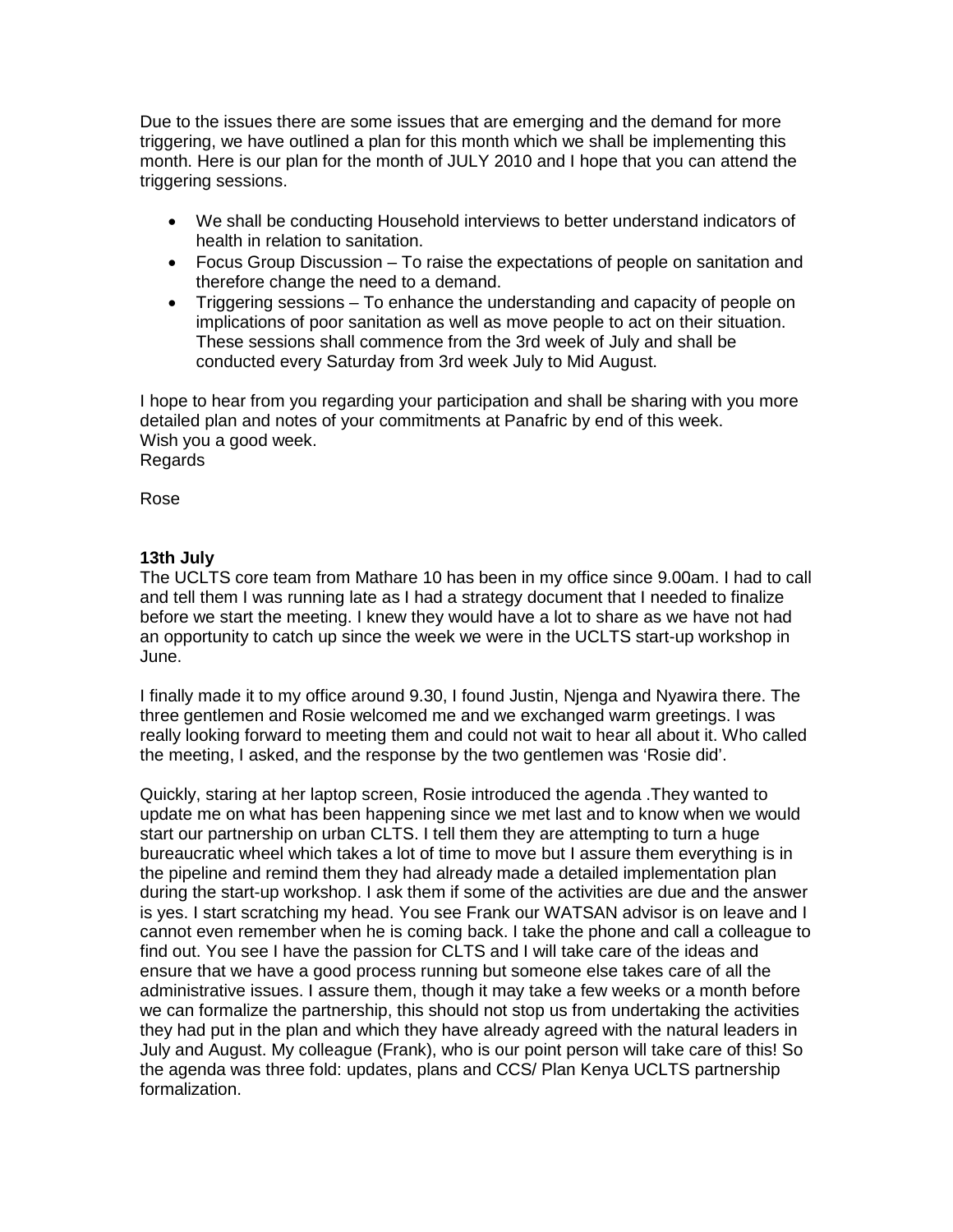#### *Rosie's Update on the Progress Made so Far*

After the sanitation stakeholders' roundtable meeting on 4th June, people/institution committed to undertake some activities to propel the struggle towards better sanitation in the four neighborhood/sites triggered on 1st June 2010. The communities at Mathare 10 have been undertaking weekly clean-ups which they want to invite us to on 20th July 2010. They are working very closely with the City Council of Nairobi (CCN)-mainly with one of the CCN staff who became an institutional champion for CLTS after the training. She was also one of those who triggered the community. We need to see how we can work with her to influence her colleagues to join the movement.

The landlord (who had been approached by his tenants) has completed constructing the toilet and is waiting for the connection to the main sewer line. Rosie and Njenga are of the opinion we make a big deal of that achievement (celebrate and make a lot of noise). In Ngumba and Mashinani neighborhoods, they have been cleaning the Open Defecation areas. But Rosie says for now they clean and more shit comes in the morning! So cleaning OD areas is not the answer. But if these neighbourhoods have not even a single public toilet - just imagine - there is no way they can keep the shit inside. It has to come out somehow?

Prof. Michieka from the University of Nairobi who is the former National Environment Authority boss and who has been advising the Ministry of Local Government and City Council of Nairobi wants to come and witness a triggering session. The core team in Mathare has invited him whenever he is ready and most likely he will come with his students.

[Umande Trust](http://www.umande.org/about.html) (a charity that works in informal settlements) has started completion of a public toilet that has been stalled for long. They are using their reserve funds. They have a major challenge with funding though they have started mobilizing resources to complete. I suggested that they link with Water Service Trust Fund –a government facility (with basket funding arrangement with big donors) that is working in partnership with K-Rural Enterprise Programme Bank to provide credit to entrepreneurs interested in doing business in water and sanitation.

[Constituency Development Fund](http://www.kippra.org/Constituency.asp) The manager of Starehe Constituency, where Mathare 10 is located, told the communities during the round table they had a budget earmarked for constructing public toilets. The natural leaders have had meetings with him and his team and have confirmed this is true. The CDF is willing to finance the construction of public toilets. But land has been the challenge. The natural leaders are engaged in the process of finding a space so that they can move to the next step to apply for the funds. Someone had promised to offer land but the story has changed; now they want to be paid. Dialogue is going on between the natural leaders and structure owners in Mathare 10 to avail land but this is a big challenge that we will have to see how best we can facilitate a meeting with the key players. An eco-toilet entrepreneur who has been running toilet business in other informal settlements in Nairobi has also committed to build one toilet if land is made available.

The Ministry of Public Health and Sanitation, during the round table meeting, had also indicated that they had money for public toilets but their challenge has been the inability of the City Council of Nairobi to avail land. We need to hold a meeting with the key players. Justine say there is need for Umande Trust and the Local Authority to prepare a detailed budget and a business plan that they can use to mobilize resources to finalize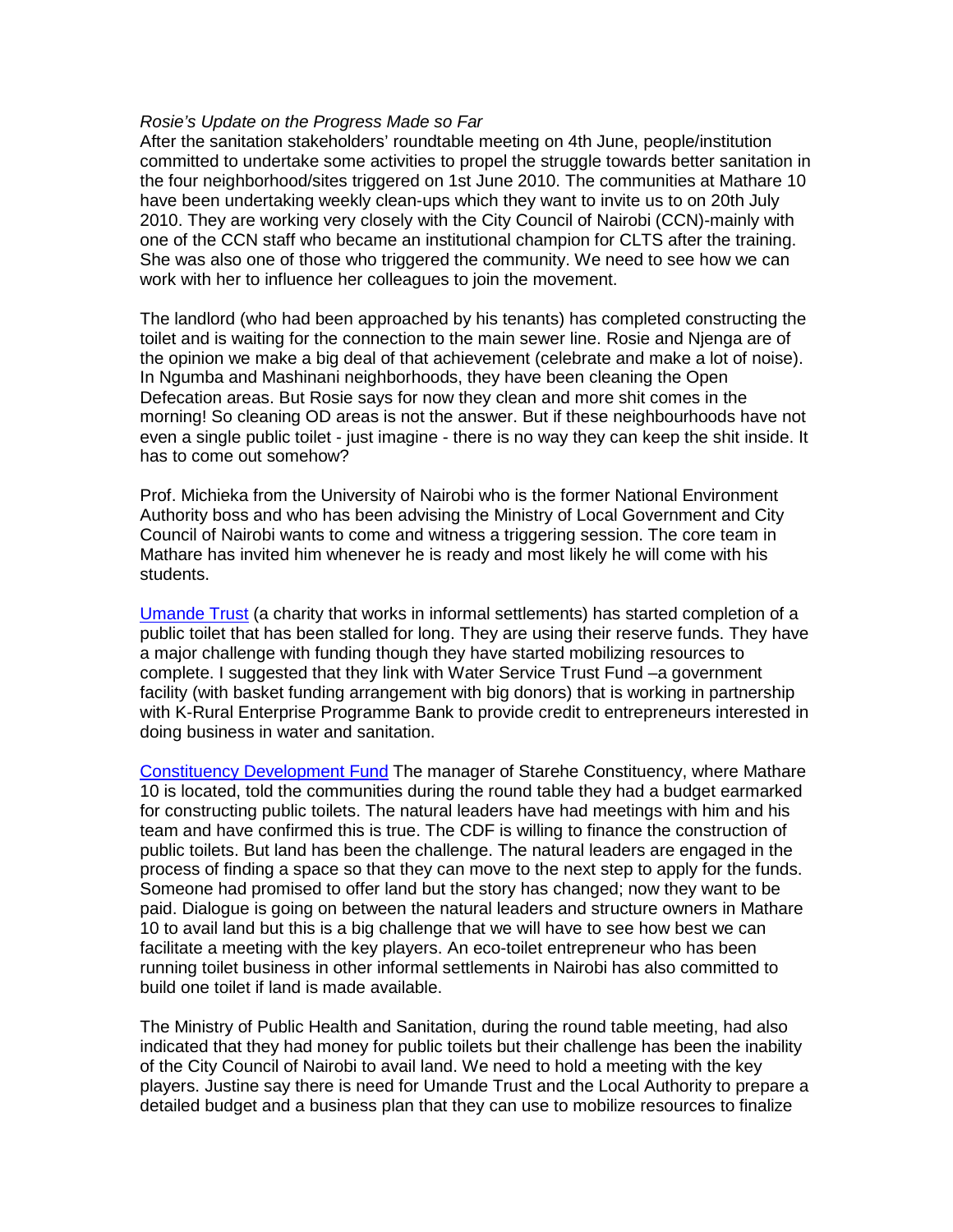the stalled toilets blocks which they want to complete as a response to the demand created after the triggering. They could be linked with Water Service Trust Fund and K-REP. There is a church that has land and is in the middle of open defecation area. The church itself has a blocked toilet. It may be a good idea to organize a meeting between the church leadership and natural leaders to see if they would be willing to partner and provide their land to the communities so that they can access the resources.

Njenga says CDF will not build on private land so the land has to be yielded to the government/community before they can construct and even after constructing they will only hand the toilet to the City Council of Nairobi who then decides whom to lease the toilet block to. The challenge is that the city council is not best placed to operate and maintain public utilities.

Kenyatta, Plan Kenya Governance Advisor, who was also in the roundtable at this point, joined our meeting. He had promised that through our youth and governance work we could support the Mathare team to come up with a good advocacy strategy to engage the relevant authorities. Kenyatta articulates that land for public utility in urban areas has become a huge problem because most of it has been grabbed. What is needed is therefore for community to negotiate with land owners. They then sign a contract or memorandum of understanding. Then after this they can present the papers to CDF and other agencies wanting to put up or finance public toilets. We (CCS/Plan/ and Natural Leaders) need to initiate this process of negotiation between the key players. The community needs to be provided with all the information needed and stimulated to start negotiating with the land or structure holders.

At this point I remember that during the community mapping exercise, as we walked in Mathare 10, we saw many churches -the church leadership would therefore be a potential group that we should get in touch with to initiate discussions with. At this point I ask Rosie how many churches are indicated in the map and she immediately checks in her laptop. There are 25 churches of which 11 have informal schools. I immediately suggest that we should have a targeted triggering of the church leadership and the congregation. Some of the churches do not even have toilets for their congregation! We will draw on the verse in Deuteronomy (lessons from Plan Zimbabwe) to trigger them. We also hope with the help of CCS social enterprise skills they will see the business side and the need for putting up latrines for income generation.

Rosie then shared the immediate plans they have put together with the Natural Leaders. Undertaking action research to explore understanding of sanitation and hygiene at household level. The action research will also be used as trigger and raise expectations to aspire for better hygiene. It is targeting 200 households (50 from each of the 4 neighbourhoods triggered in June.

A follow-up reflection, with all the participants who were trained during the hands on training in June, will be held the week of 19th July 2010. The reflection will be vital for sharing what has been happening, challenges, lessons and planning ways forward.

There has been invitation also to train in neighbouring village in Mlango Kubwa (still part of Mathare) in a place called Kamutisya. Njanga shares that in this area, five people died of cholera this year. The CDF reacted immediately and decided to put up public toilets. However, Njanga argues, unless mindsets of the people in Kamutisya are addressed, this problem will not end. That is why going there to trigger the communities in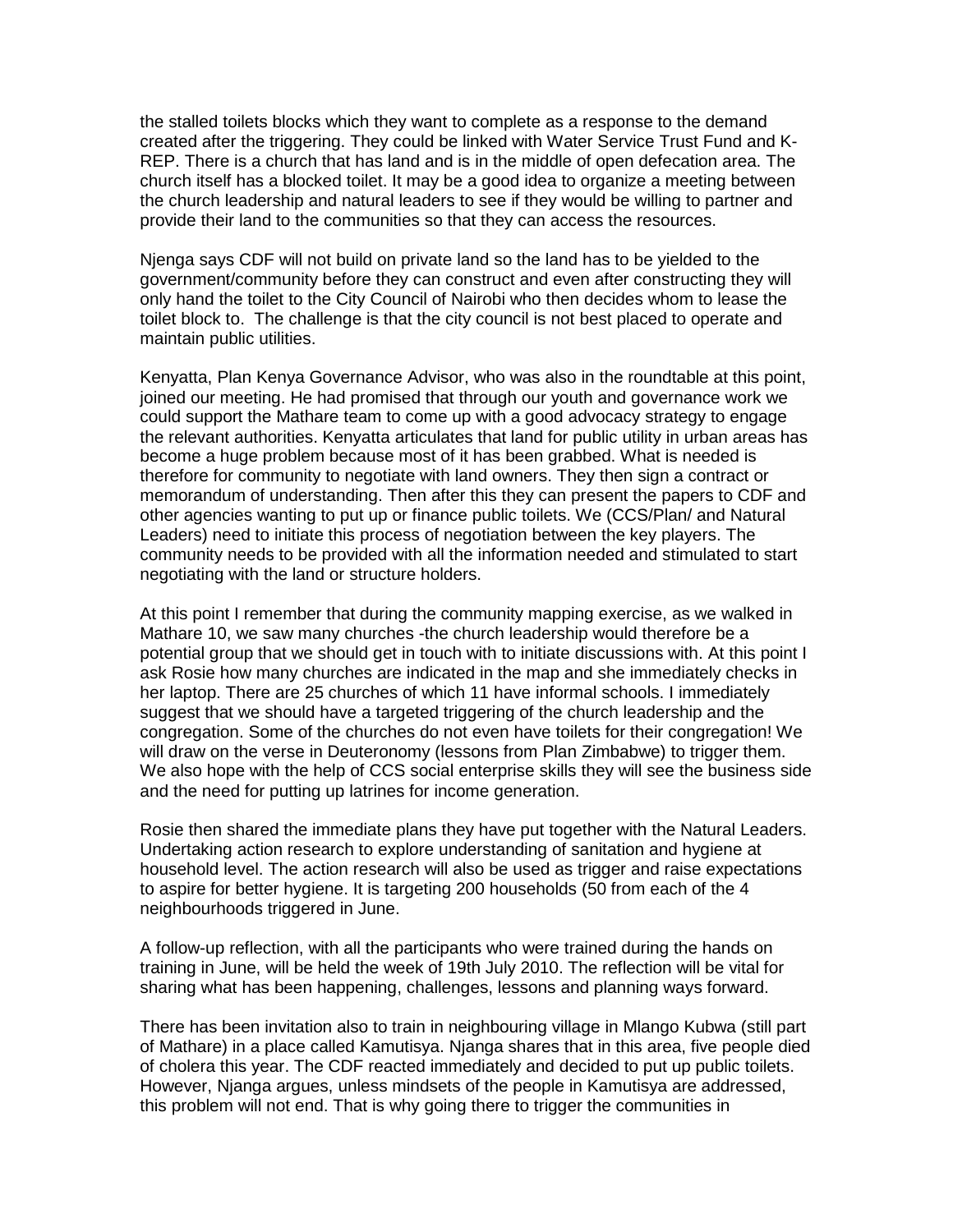anticipation of these public toilets becoming operational is essential. The triggering will focus more on how best to use the toilets. Njenga further argues refurbishing toilets is one thing and getting people to use them well is another. We have seen toilets under our cleaning services in this area (Kamutisya) - until we started doing business with the people the toilets were terrible!

Philip Otieno another colleague of mine (a CLTS champion) was around. Rosie says Philip went with them to the Ministry Of Public Health and Sanitation and linked them up with some key people there. They were also able to collect useful materials for hygiene promotion and education. These are being distributed in schools and Njenga says the children love them and they are responding very well to the messages. The schools have expressed the need to have more.

The natural leaders and the UCLTS core team in Mathare have also planned for a series of focus group discussions. These, as Rosie put it, have the aim of raising the capacity to aspire for better hygiene. The focus group discussions (FGD) are targeting new people who were not involved in the initial triggering. They will be used as a tool to mobilize more people and will be culminating to a triggering session to galvanize more collective action. They will be done weekly and the triggerings every Saturday in the months of July and August. The triggering will culminate in a second stakeholder's round table meeting in August. We agreed with Rosie and the team that we should use the new round of triggering to immerse senior key actors in the sanitation sector who only plan from their offices and have never been to the ground. The plan is to have the stakeholders meeting in Mathare 10 this time round.

At this point I shared with them the forth-coming planning workshop on CLTS in schools we will be organizing in partnership with the Institute of Development Studies, University of Sussex and the fact that we would like to visit Mathare 10 one of the days. This idea was more that welcome and the proposed the 25th August 2010. They said it will be good to celebrate with the communities on whatever achievements they will have made by then even if they are not ODF. I suggested beyond walking round and seeing the situation in Mathare 10 we should use our presence there to expose key people in the urban sanitation to Mathare and trigger them.

Also we will have to find way of getting media to Mathare 10 to trigger action by covering what will be happening that day. It will be a public seminar or lecture with a difference. Not in a 5 star hotel but in the narrow streets of Mathare 10. I will be talking with my colleagues at IDS and our regional office and our communication managers to get the media interested in advance. The natural leaders and children from Mathare 10 who are CLTS champions will share their stories. We will usher Kenyan CSO and government sanitation actors in to share their reflections and resolutions for joining the struggle for better sanitation in Mathare 10 and other Nairobi informal settlements. And participants from the School-led Total Sanitation workshop, Robert Chambers and other participants from the workshop can also share their reflections based on the visit and experiences from other parts of the world.

Kenyatta, Plan Kenya Governance Advisor, told the Mathare 10 UCLTS core team about the forthcoming International Youth Day in August and wondered if the youth in Mathare 10 (basically the natural leaders there) can come and share through an exhibition the good work they are doing. The offer was taken immediately and Rosie will be talking with them to prepare for the event.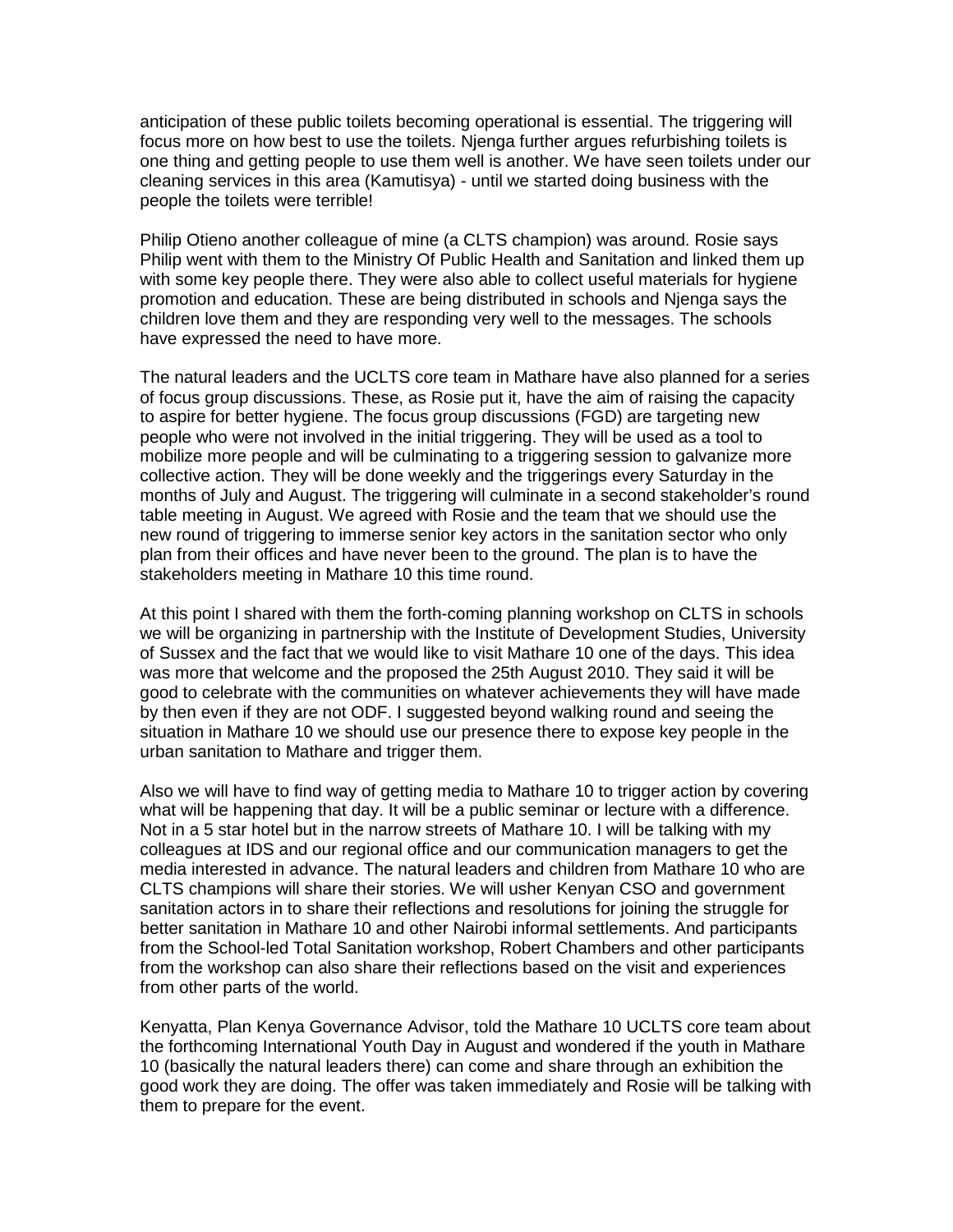As I had feared the meeting took long and no one seemed to realize. At this point Justin told me he had visited my blog. He thought it will be good for me to provide a link to CCS and SC Johnson so that those who want to learn more can know exactly who they are and why they are interested in sanitation. I will discuss with Laura and possibly post these. At this point I got a call from my next visitor Laura who works on ECOSAN toilets with GTZ and who had seen my blog on the CLTS website. It is late and I am tired. I do not have the key to lock up so I have to leave. I will share with you our discussions and my thoughts on ecosan toilets next time.

### **15th July**

I remember there have been some questions about the role of fear in CLTS which I refer to in one of my forthcoming articles to be published in the "special issue of Participatory Learning and Action (PLA) on CLTS in Africa":http://www.planotes.org/forthcoming.html (due out in late August 2010). I think beyond the fear of getting faecal oral contamination related diseases, being bedridden for some days and possibly dying, the dimension of sexual violence articulated through the Amnesty International Report Insecurity and [Indignity:Women's Experiences in the Slums of Nairobi, Kenya](http://www.amnesty.org/en/library/asset/AFR32/002/2010/en/12a9d334-0b62-40e1-ae4a-e5333752d68c/afr320022010en.pdf) further supports this.

As the [press release](http://www.amnesty.org/en/news-and-updates/report/kenya-fear-attack-leaves-women-prisoners-their-homes-2010-07-07) summarises, women and girls in Nairobi's slums are afraid to leave their houses to use communal toilets and bathrooms because they face a constant threat of sexual violence. This already emerged as an issue during the triggering in June: women children and even men were at risk of being attacked if they went to defecate in the open at night. Of course the article assumes there are public toilets in all the neighbourhoods but that is not the case. I remember in the maps the groups included the floodlights that had been installed in parts of Mathare 10 had contributed to increased security and they were actually thinking of lobbying for more to be put up in the neighbourhoods where there was none. However, those who supported the initiative of lighting up Mathare were thinking of security generally and the idea of where people go to shit or whether people go to shit outsides their houses at night might not have been anywhere in their thoughts.

We will seek out Amnesty International Kenya to bring them to Mathare. Women's Rights and Human Rights and I dare say Children's Rights and Human Rights. Everyone has the rights to shit in a secure environment and where they can enjoy their right to shitting with dignity. While there is no direct UN convention on this I am sure further such will lead us to find clauses we can quote to support our work. At least in the proposed constitution the bill of rights includes the right to live in a clean environment, access to sanitation and water. If or dare I say when Kenya votes GREEN (the colour for yes) during the referendum on August 4th, this will open unlimited opportunities to engage the state departments mandate to ensure that Kenyans live in a clean and sanitized environment.

I know from where I stopped in my last blog, I was to continue with the ECOSAN toilets discussions but my urge now seems to have been triggered this direction by the Amnesty Report I just shared. While I do not buy into the [PeePoo](http://www.peepoople.com/) (ECOSAN) toilet bag that made some [news on the BBC](http://news.bbc.co.uk/1/hi/8594972.stm) and KTN (Kenya Television Network) recently, when it comes to women and children safety even the black juala or Kasuku tin will be a preferred option. You see the Mathare people have bigger aspiration for a well planned neighbourhood with all the services that are needed to make them realize their right to the highest attainable standards of health. They seem to be determined to go for that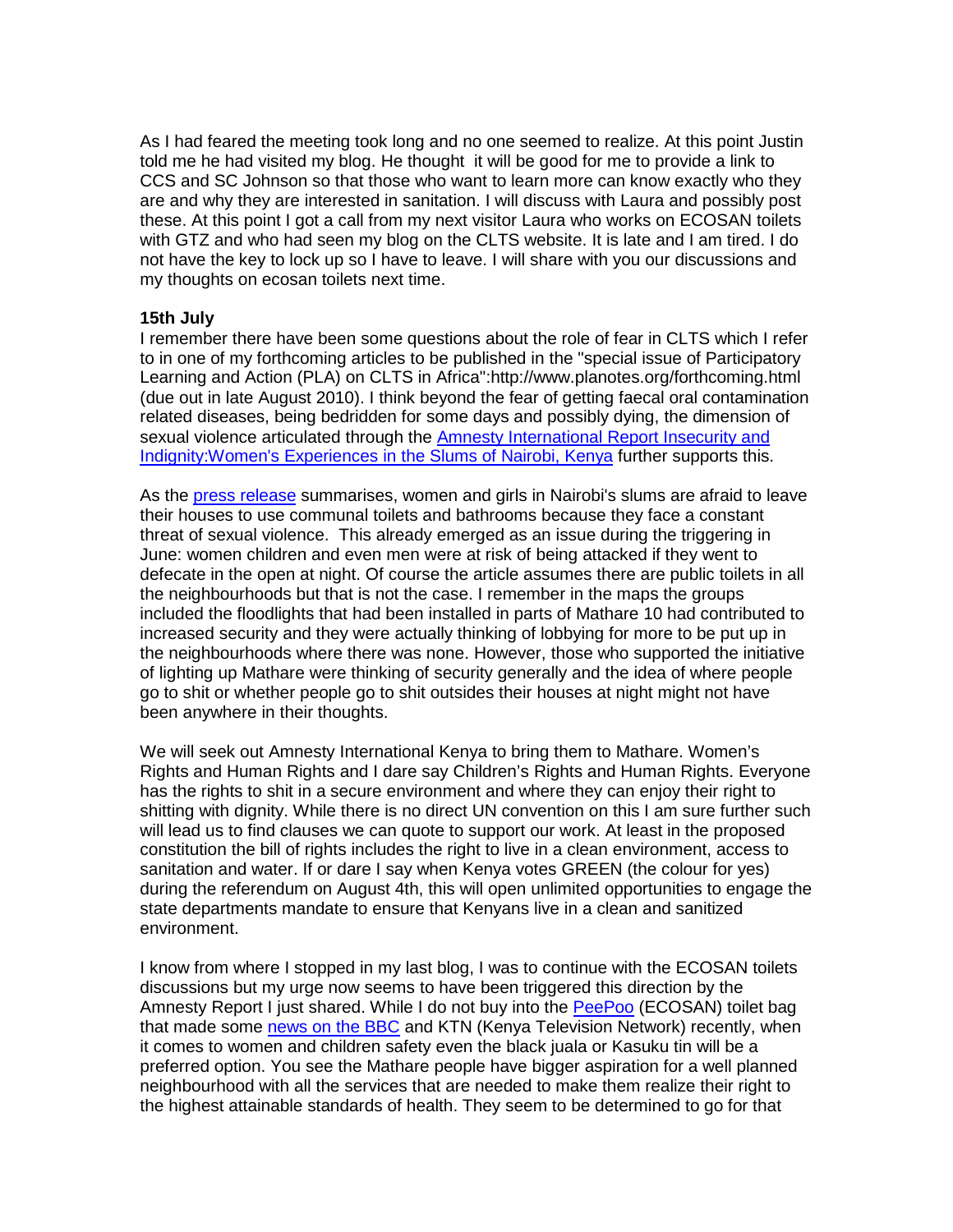higher goal no matter how long it takes. Of course they have won the battle of being recognised as there are no more evictions after decades of struggle. They have seen water connected, and by and by electricity is coming. It is these victories, no matter how small, that give them the determination to keep up the struggle and this will not be over until their dreams are realized.

I will still come back to my ECOSAN toilets discussions. There were some nuggets there that I feel I must type up and share.

#### **27th July**

This week I am busy attending our Extended Country Management Team (ECMT) meeting. These quarterly meetings are very important for Plan Kenya. They provide us with space to update each other on what is happening in the 8 regions where Plan Kenya works. They not only contribute to the enhancement of our management practices but also provide us with space for reflections and learning from our work. It is in the ECMT where decisions to try innovative projects/programs and approaches such as CLTS are reached. Three years ago one such meeting decided that Plan Kenya should adopt CLTS as the main approach to our sanitation work. The meetings last for five days (Monday to Friday) this year we have been able to cover all our agenda with four days.

The third day of these meetings is committed to learning from outside Plan Kenya. We invite organizations doing innovative work to share with us. I always look forward to this day as it stimulates us to reflect based on what we are learning. This week we have invited our partners, Community Cleaning Services (CCS) in Mathare 10 to share what we have been doing with Urban CLTS. You see, although I have been in the frontline training and supporting the core team and the communities in Mathare 10, my colleagues (all very senior staff in Plan Kenya!) have not had an opportunity to hear it from the horse's mouth. I have not even managed to get them out to Mathare 10 to see, feel and appreciate what is happening there. I am on a mission to trigger them – we (I myself and the core team from Mathare 10) want to bring the shit experience to the boardroom and ensure that we make them appreciate and support the struggles the communities are engaged in. This way I am also hoping that my colleagues will adopt a leadership role in creating an organizational environment that supports partners and communities to effectively undertake CLTS both in Urban and Rural Areas.

But I am not just bringing in the Mathare team alone. Lately we've made contacts with the [MapKibera](http://mapkibera.org/) team of young people involved in GIS mapping using Open Street Mapping online tools. They have been able to bring Kibera to the World Map within only 6 months. You can now see all the streets of Kibera and hear the community's voices online. We are discussing with them the possibilities of digitizing maps generated by communities showing open defecation areas, toilet facilities etc. They will be in our meeting tomorrow and will have an opportunity to present after the Mathare 10 team. After that we will explore modalities for working together to strengthen the work we are doing on Urban CLTS. Interestingly I have also been involved in participatory GIS work since 2005 and I have just authored a chapter, "Community Ground Work and Processes", to be published in an online PGIS Training Kit that will be released in October 2010 by CTA Wageningen University.

The meeting tomorrow has also attracted the WSP colleagues at the World Bank. Frank Marita, the Country Lead WATSAN Advisor of Plan Kenya had a discussion with our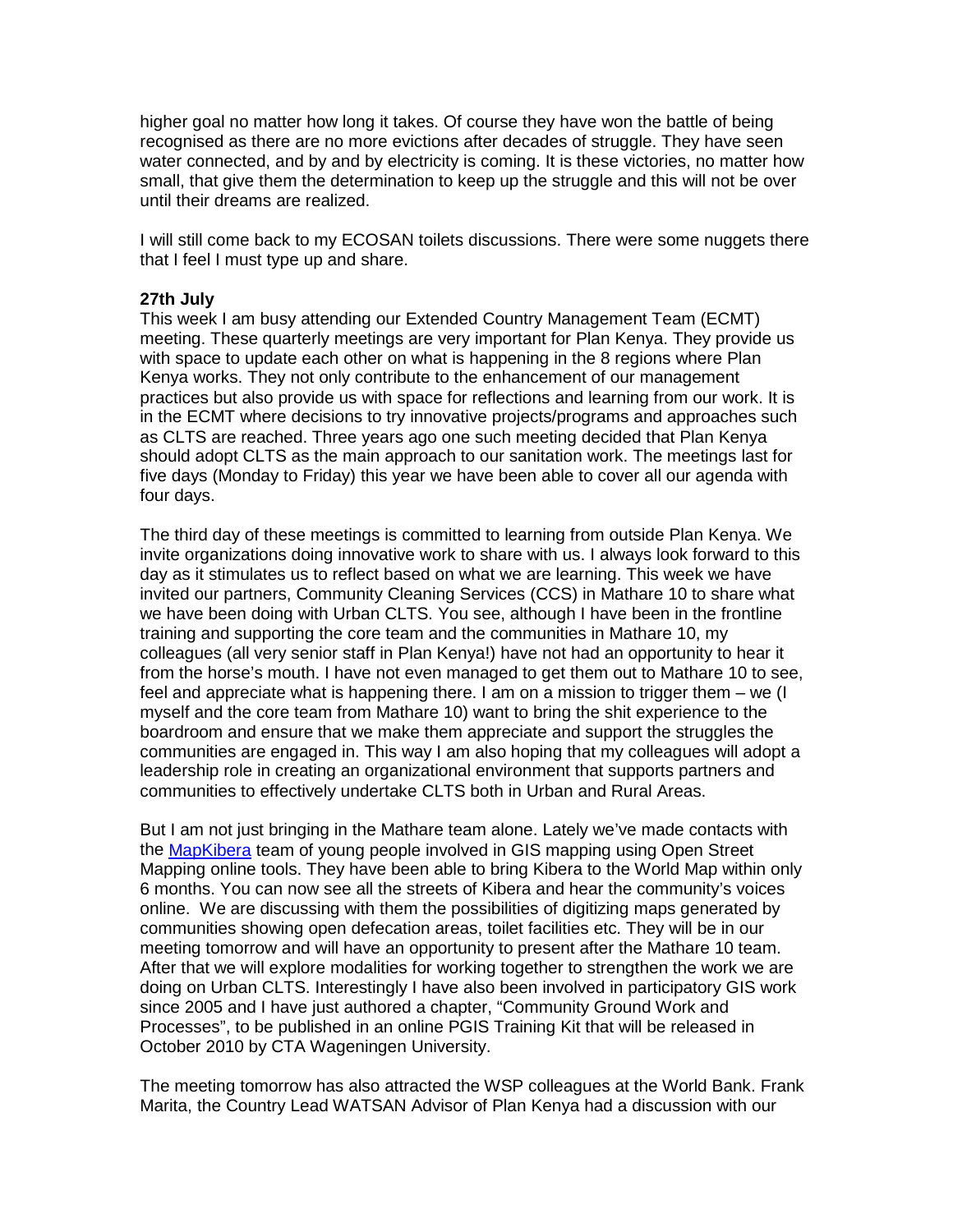Regional WATSAN advisor who brought to our attention that WSP had expressed interest in collaborating with Plan Kenya and, specifically in scaling-up of CLTS/SANMARK (Sanitation Marketing). This to me was a welcome request as we have already been discussing this since 2008. I thought tomorrow's meeting would be the most appropriate entry point as it has been clear in my mind that the urban setting provides enormous opportunities for CLTS and SANMARK to converge. I would like to hear their take on this. The Mathare 10 team will be delighted as they have been hoping to meet the WSP for a while. I understand they have been doing some water WATSAN initiative in the informal settlements in Nairobi.

By the way Philip Otieno is moving to the Country Office to take up the CLTS Coordinator Position. He will be a great addition to the team and will play a critical role in providing support through capacity building, networking and partnership building. He will be starting from 1st August 2010.

#### **20th September**

It has been really long since I had a chance to write my reflections to update my blog of Urban CLTS in Mathare 10. This is partly because I have been very busy doing a lot of work but also because I needed time to be with family after a brother of mine who had been sick passed on. The long break does not mean that nothing has been happening with UCLTS initiative. In fact there is so much to catch up and I am still getting information bit by bit.

The last time I wrote (July 2010), we were at a Country Management Team Meeting and we had invited the Map Kibera team to share what they had been doing with GIS mapping with youth people in Kibera. The WSP team in Nairobi had indicated they would join us but unfortunately they got tied up with other commitments and could not make it. The presentation from the Map Kibera team was highly appreciated and it created interest among the members of the management team. Discussions which have followed after that have focused on building closer collaboration with them and we are now working towards a Map Mathare Initiative to take place in October. The process will start with hands-on training in Participatory GIS to equip the youth with knowledge and skills that will enable them to map sanitation and other issues affecting and put them in the global map using Open Street Mapping. The simple one-dimensional sketch maps developed by communities during the CLTS triggering will be digitized and more visual aspects captured through use of multimedia tools including digital photography, video SMS frontline and ushahidi. It is interesting is that some of these tools have been developed in Kenya which has become a hub of ICT and Mobile technologies.

During this period there have been major developments in Kenya that provide an opportunity for the urban informal settlement to engage in the struggle for better sanitation with hope. The new Constitution which was passed by Kenyans in August recognizes Sanitation as a Right. This means that there is room to hold state actors to account as to why they have failed to meet their duties and obligations in promoting, protecting and ensuring that people of Mathare and other informal settlement realize this right. According the constitution of Kenya which was promulgated on 27th August 2010, every person has the right to a clean and healthy environment. This includes the right to accessible and adequate housing and to reasonable standards on Sanitation.

In a breakfast TV talk show, 2 days before the promulgation of the constitution, Rose Nyawira (UCLTS, Facilitator), Robert Chambers and I had a chance to talk to over 4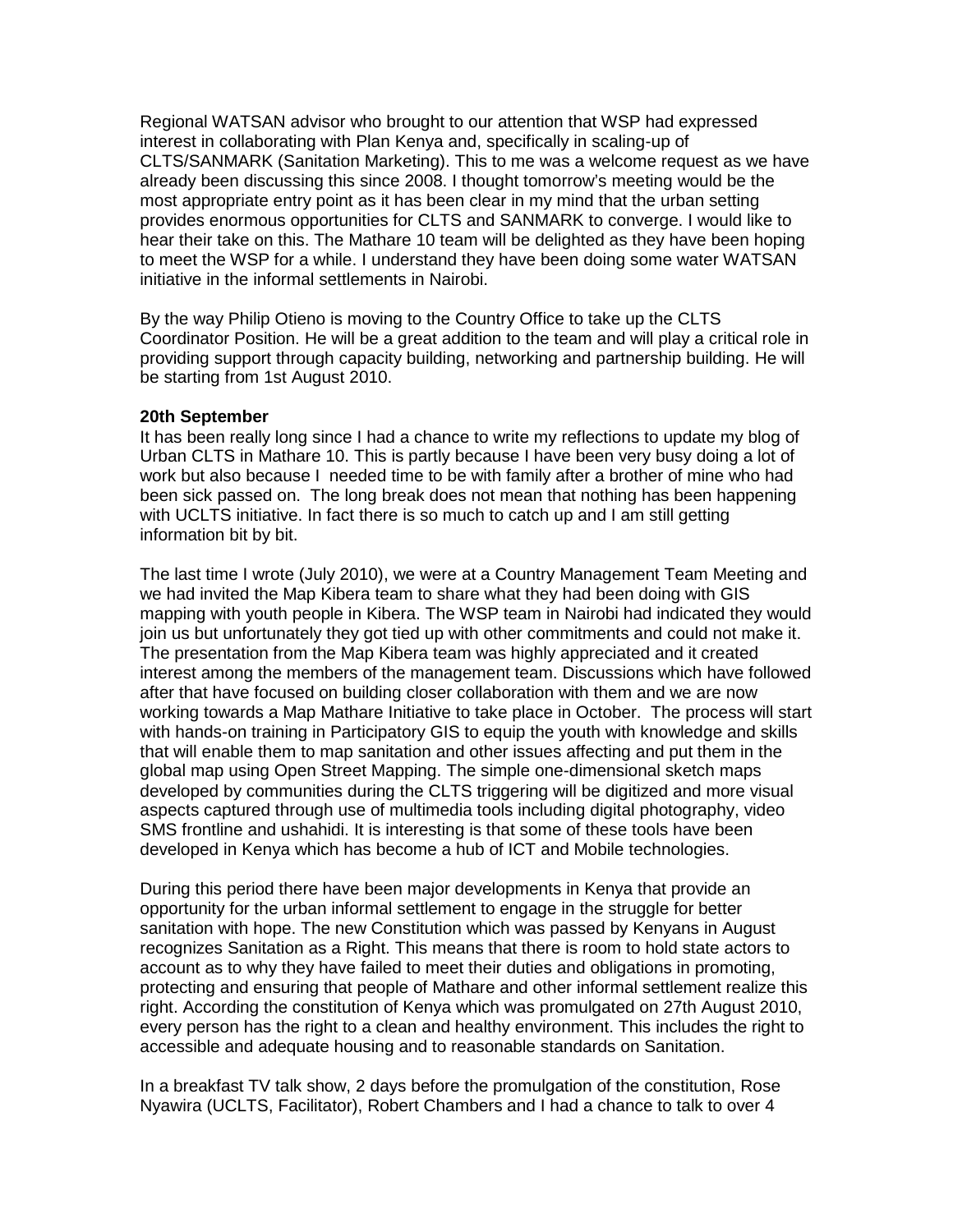million Kenyan's and make the links between the constitution and urban sanitation. The constitution also guarantees people in Kenya the Right to the Highest Attainable Standards –there is no way this right can be realized when people are forced to practice open defecation and continue ingesting each other's faeces (sh!t). In the talk show we had a short window opportunity to use the crude language of sh!t but before long a caller who was having breakfast with his son asked us not to use it as it is a swear word and children will pick bad manners from us. The presenter did not give us a chance to explain why. He passed a note warning us not to use the word. We had another chance when Robert displayed an A3 printout of the [International Glossary of Shit](http://www.communityledtotalsanitation.org/resource/international-glossary-shit) which contained a few Kenyan names of sh!t and requested the viewers to share more names.

A lot has been happening in Mathare 10. We had an opportunity for the second urban CLTS stakeholders meeting. This time round it was not in a posh hotel in town but in Mathare 10. It was an opportunity to celebrate what they have achieved so far. This coincided with a workshop on [School-Led Total Sanitation and children's involvement in](http://www.communityledtotalsanitation.org/resource/workshop-school-led-total-sanitation-slts-and-childrens-involvement-clts)  [CLTS](http://www.communityledtotalsanitation.org/resource/workshop-school-led-total-sanitation-slts-and-childrens-involvement-clts) and it was a great opportunity to have practitioners from South East Asia (Bangladesh, India, Indonesia, Nepal) and other African Countries (Ethiopia, Ghana, Malawi, Uganda, Zambia) visiting and sharing their insights. [\(see photos from the visit\)](http://www.flickr.com/photos/communityledtotalsanitation/sets/72157624672453151/)

The media whom we had triggered during the TV talk show also came in and collected stories from the communities. Watch a [short news reportage on Mathare 10.](http://www.youtube.com/watch?v=IPaV1TOcPWs) They mainly wanted to hear what connections the communities were making between the new constitution and their poor sanitation conditions. The big question was what difference the new constitution would make for the inhabitants of Mathare.

Today as I write this mail the communities in Starehe Constituency where Mathare falls are casting their votes as there is a by-election after the election results for 2007 were nullified. Sanitation and open defecation were for the first time on the election agenda. There was a lot of [coverage by the media](http://www.youtube.com/watch?v=IPaV1TOcPWs) on the poor sanitation conditions in Mathare. I am looking forward to hearing the results of the elections this evening and I am have to leave now so that I can catch-up with the news.

### **1st October**

About 2 weeks ago (17th September 2010) I had an opportunity to catch-up with our colleagues at the Ministry of Public Health and Sanitation (MOPHS). In the meeting were also a UNICEF Consultant and a representative from SNV (the Netherlands Development Organization). It is official now that the MOPHS has adopted CLTS as an appropriate and high impact sanitation and hygiene promotion tool in all the districts that meet the favourable conditions. In order to spearhead and coordinate effective implementation of CLTS the MOPHS has formed a CLTS unit and designated a lead person at the Ministry headquarters. The unit works with a core team of which Plan Kenya UNICEF and SNV are members. This is likely to expand to include representatives from other agencies including those working on urban CLTS too. The unit and the core team are working towards:

- Coming up with common/shared guidelines for CLTS training to ensure good practice among practitioners;
- Customizing and if need be develop Kenya specific CLTS training tool kit;
- Developing trainers notes to guide CLTS trainers;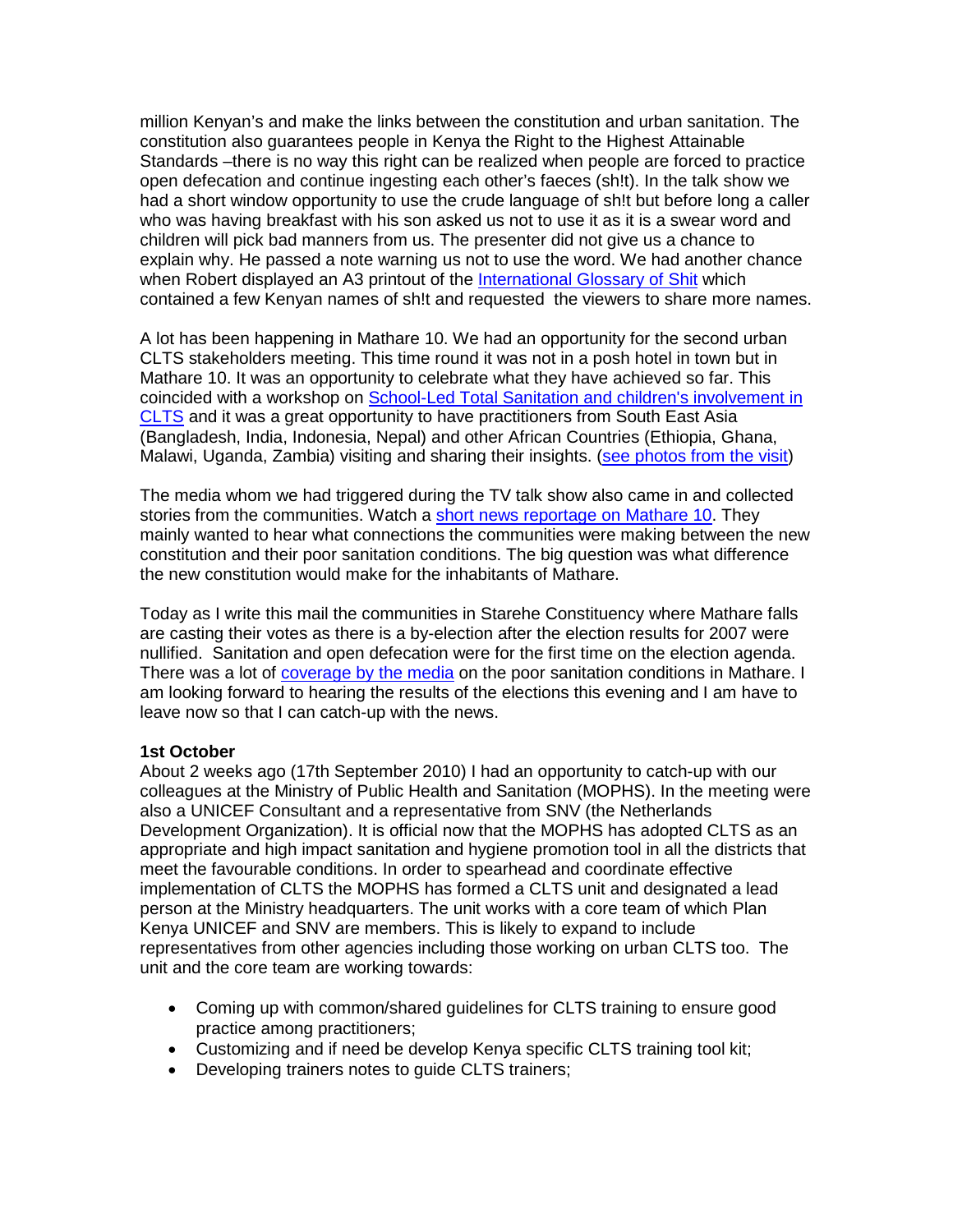• Developing a vetting/certification mechanism to identify potential facilitators from those trained.

The immediate plan is to train and re-trigger and trigger in 5 districts namely; Busia 320 villages; Nyanza 600 villages. Isiolo 600 village; Garissa 600 villages; and Mandera 400 villages. My view was that is a very ambitious plan -triggering 2,520 village between September and December 2010. I was encouraged when the coordinator argued that we aim to the sun to get to the moon and that attention will be paid to adequate preparation and ensuring that there is capacity for follow-up and support before any triggering is done. The MOPHS in their performance contract have committed to increase sanitation coverage and use by 10% annually. This is as an effort to accelerate the process towards achieving the MDGs in 2015.

I was amazed that they had gone ahead and developed some tools for village selection, household register, and weekly progress monitoring tools for use at village and district level which will feed to the national level. This is to ensure that what is happening is adequately tracked. Given these tools were quite manual, I sought to know if they would give ICT (specifically GIS and mobile phone technology). The idea went down well and we will enlist the involvement of the ministry in the upcoming initiative we will be doing in Mathare 10 with Map Kibera but also the Mobile phone GIS (M-GESA) initiative in Kilifi.

It is rather strange that the MOPHS is focusing more on rural sanitation. I raised the issue of urban sanitation but they told me while they do know that there are challenges with urban sanitation, they were not yet prepared to engage in urban areas. They, however said, they were in support of what we are doing in Mathare 10 and would like to learn from it. This is an area we (Plan Kenya) will continue pursuing with MOPHS because their involvement as the key line Ministry will go along way in strengthening what the communities and CSO are doing. Also their involvement will draw other key ministries-mainly Local Government, Lands and Planning and then the City Council of Nairobi.

Surely these are key developments in GOK. When we started CLTS 3 years ago our hope was to get MOPHS to take the lead as they are the major duty bearers for sanitation. To see these great attempts in mainstreaming CLTS in the Ministry is encouraging. The plan is to have District CLTS coordinators and this will contribute a great deal in-terms of implementation as well as tracking what is happening across the country. Adam the MOPHS coordinator is passionate and committed to see us move forward.

This meeting concluded by us agreeing to for a CLTS learning group that will regularly meet, share and reflect on what is happening and continue advocating and profiling CLTS. Further we agreed on documenting through a news letter dubbed, " The Sh!t Issue" . This will be basically a collection of stories on what is happening and what we are learning.

## **26th November 2010**

I have been really busy and have lagged behind on my urban CLTS blog. Last week I was in Lusaka Zambia for an [Anglophone Africa CLTS sharing and Learning](http://www.communityledtotalsanitation.org/resource/africa-regional-clts-sharing-and-learning-workshop-zambia) workshop and now I am preparing to travel to Bangkok Thailand for a Plan global conference on program effectiveness. There has been a lot happening in Mathare since I last updated my blog. New relationships and partnerships have emerged all with the purpose of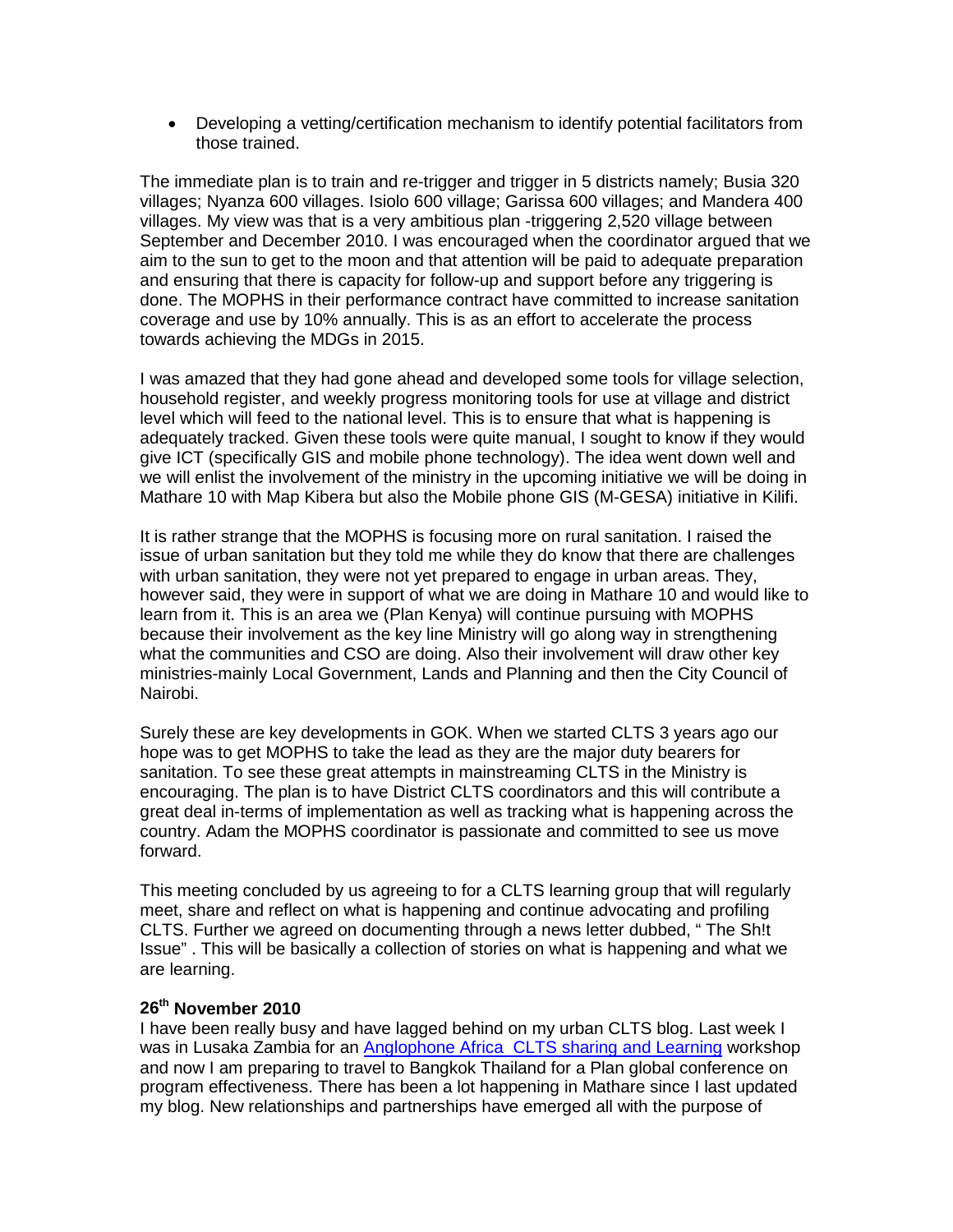enhancing the struggle towards better sanitation and living conditions in Mathare. Some of the key events that that have taken place are listed below:

**Partnership with KBC:** Vitimbi a local Kenya Broad Casting TV comedy show with an audience of about 4 million moves to Mathare10: *Mzee* Ojwang (the main character) moves to Mathare 10 and opens a new makeshift hotel-he does not inform his wife *Mama Kayai*. His hotel has no toilet facilities so he gives his customers plastic bags to use as their toilet. His workers shit in the open, do not wash their hands with soap. Some of his workers do not like the new establishment. The makeshift hotel chosen by the *vitimbi* crew belongs to a woman who makes lovely chapatis near Manygro Youth group which has been involved in the CLTS triggering in Mathare 10. The shooting sessions have been attracting huge crowds as the residents make their way to see the Vitimbi. Some of the residents joined the cast as customers in the new hotel. The CLTS capitalized the opportunity to engage the crowds on sanitation issues as they undertook a transect walk in the open defecation areas. According to Rose Nyawira (our Urban CLTS facilitator) the capacity of the *Vitimbi* crew to draw and sustain huge crowds is something we will need to capitalize in the future;

**Partnership [Map Kibera/](http://mapkibera.org/)GroundTruth:** The purpose for the partnership is to undertake hands-on training of the youth in Mathare in Open Street Map GIS tools and social media (Ushahidi/SMS reporting, video and internet). The outcomes (data/voices) will be used to engage in influencing policy makers and service providers for better services in informal urban settlements;

**Preparation for the [World Toilet Day:](http://www.communityledtotalsanitation.org/story/world-toilet-day-2010-how-will-you-mark-day)** The CLTS facilitators and the natural leaders in Mathare tool the preparation for the WTD very seriously. They had as series of meetings to deliberate on what activities to undertake. They settled at cleaning household toilets and hand washing with soap. It was amazing that in the attempt to count the number of the toilets they discovered there were over 200 toilets. In the actual day they cleaned 249 toilets. They had also agreed to do a procession on the highway to highlight the poor sanitation conditions and also make slogans on dangers of open defecation. It seems they succeeded in attracting the media. I was lucky to catch the news that evening and I saw the procession. I have been promised the news video clips by someone in KBC. Some of the natural leaders from Mathare joined communities in Homa Bay County in Nyanza region to celebrate the WTD to mark ODF is some villages. I will plan to meet them when am back from Bangkok to hear their stories; *You can also read about their activities and see photos on their [Facebook page](http://www.facebook.com/#!/pages/Nairobi-Kenya/Urban-Community-Led-Total-Sanitation/153511268025512)*

**Goal Ireland Considering UCLTS:** Just today I got a call from a Mr Owino of Goal that they are interested in learning more about the UCLTS work we are piloting in Mathare. They are working in Mukuru and Korokocho informal settlements and they have been following keenly the pilot in Mathare;

**Meeting so many practitioners of CLTS in Zambia** gave me a lot of energy. The one thing that excites me as I write this is that two of my colleagues are in the Democratic Republic of Congo (possibly the largest open defecating country in Africa!) in a Tear Fund UK commissioned training and that somewhere in Mali another [CLTS sharing and](http://www.communityledtotalsanitation.org/resource/africa-regional-clts-sharing-and-learning-workshop-mali)  [learning workshop](http://www.communityledtotalsanitation.org/resource/africa-regional-clts-sharing-and-learning-workshop-mali) is happening. The CLTS Learning Unit in Plan Kenya is becoming part of a large movement of CLTS practitioner and gaining momentum here at home and within the region. All these developments excites me. I am really hopeful that our vision of open defecation free Kenya and Africa is not unrealistic!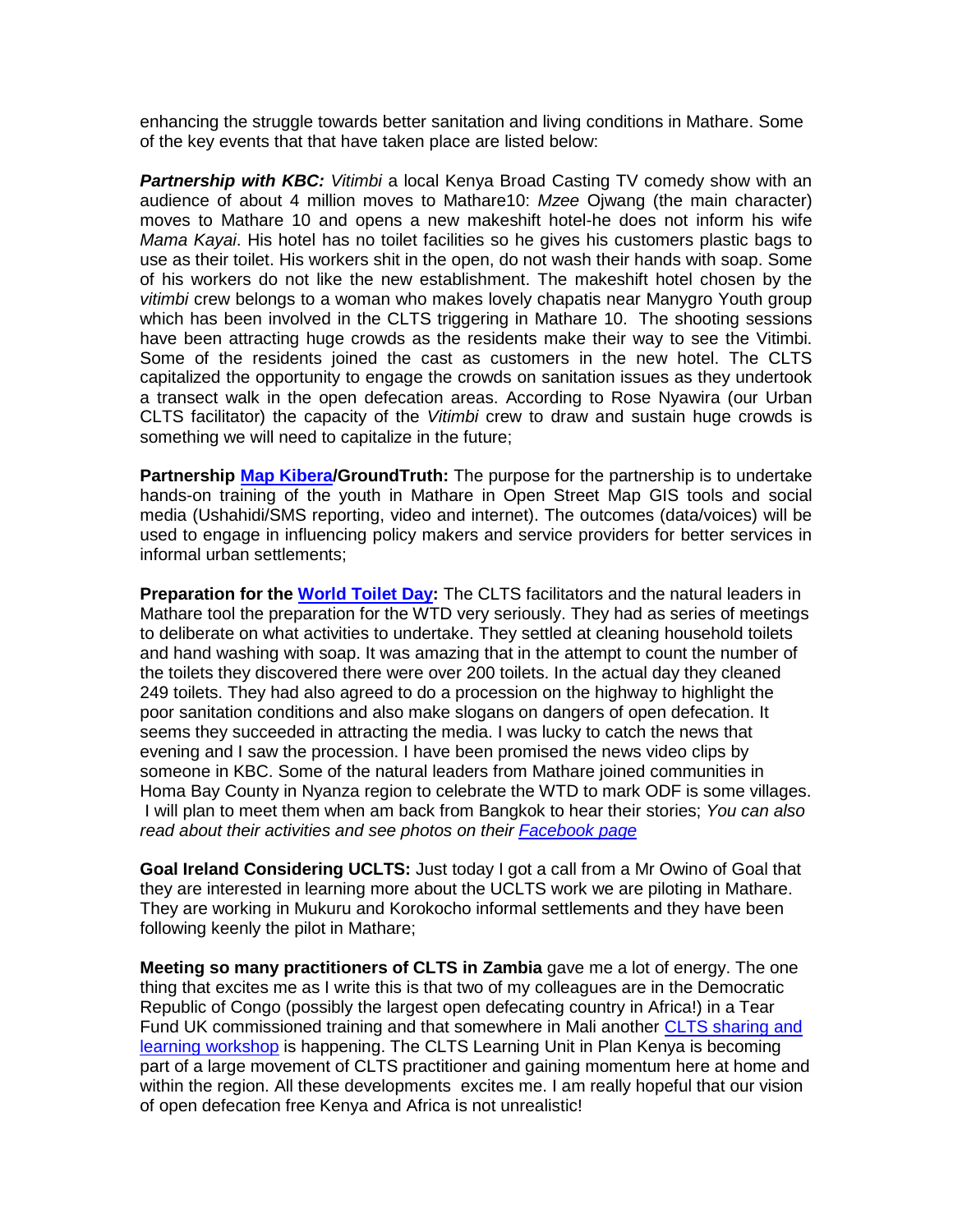Also, check out this [video about sanitation in schools in Mathare](http://www.youtube.com/watch?v=pnULdYkuUbI&NR=1)

## **31st January 2011**

It feels like I have been out of circulation for a year. We have been going through an internal structure review in Plan Kenya and this has come with a lot of demands for the Country Management Team of which I am a member. Many balls in the UCLTS front have been in the air. The Banda (temporary structure) in the Garden has experienced a lot of "shit talk" reflection meetings. Most of these have been for reviewing progress on the GIS Mapping of the wider Mathare that we started in December. The launch of the Map Mathare was such a success and as I write now the base-map for Mathare is done and this week the team will be meeting to plan for the thematic mapping. The Map Kibera and Ground Truth Team (all of them youth) have done an amazing job of passing on the Open Street Mapping technology and also to trigger passion to participate in the entire process. I think lessons they learned from the challenges they had faced in Kibera are informing the approach being used in Mathare. It is evident that more time was invested in identifying appropriate entry points and mobilizing the communities to participate. More people (70 plus) have been actively participating in the process. We were anticipating the numbers would be much lower after the schools opened but this seems not to be the case.

Initial brainstorming last week on the possible themes and how to involve a wider representation of the potential users of the information generated through this Mapping process got me excited. My passion and interest is getting all the shit on the digital map through mapping the open defecation areas, open drains, garbage sites, public and private toilets, water points and if possible the flying toilets that dot rooftops for houses in Mathare. One of the things I shared with the core Map Kibera team that is supporting us with this process is the possibility of including the houses/structures on the map (3-D). I know communities have been able to do 3-D modeling manually through Participatory GIS work in the past. The recently launched Training Kit on Participatory Spatial [Information Management and Communication](http://www.pgis.cta.int/) does provide tips on how this works.

On a different front I still continue to *deliberately* play a passive role in UCLTS in Mathare 10. In a recent meeting I had with the CCS team (Rosie, Njenaga and Niana), I had to step into my devil's advocate role and provoke them. I expressed my frustration at not getting enough information on what was happening and if we had hit a dead end with our aspiration of working with the Mathare 10 community to end Open Defecation. I had been waiting for an update in form of a report and this seemed to have taken long to come by. To a point I felt like they were on a go slow. They seemed not to have a clue that I was under pressure to report to our well wishers and donors who are funding our UCLTS initiative. Njenga being the peace maker and such a diplomat was the first one to calm me down and assure me that a report would land on my desk within a week.

What I picked from my meeting with the CCS team was that, though there are real challenges, a lot of lobbying was happening underground. There is no giving up and the enthusiasm is still there. They have been organizing targeted lobbying meetings with the 'who's who' in the community -the structure owners, landlords, influential business people, City Council of Nairobi, Pastors, Ministry of Public Health and Sanitation Officials- to ensure that they have a critical mass of committed people who can help to find a solution to the land tenure issues. It is clear that land tenure will remain the most important challenge that anyone working in informal settlement in big cities will face. I also learned that the CCS team and UCLTS facilitators had been exploring affordable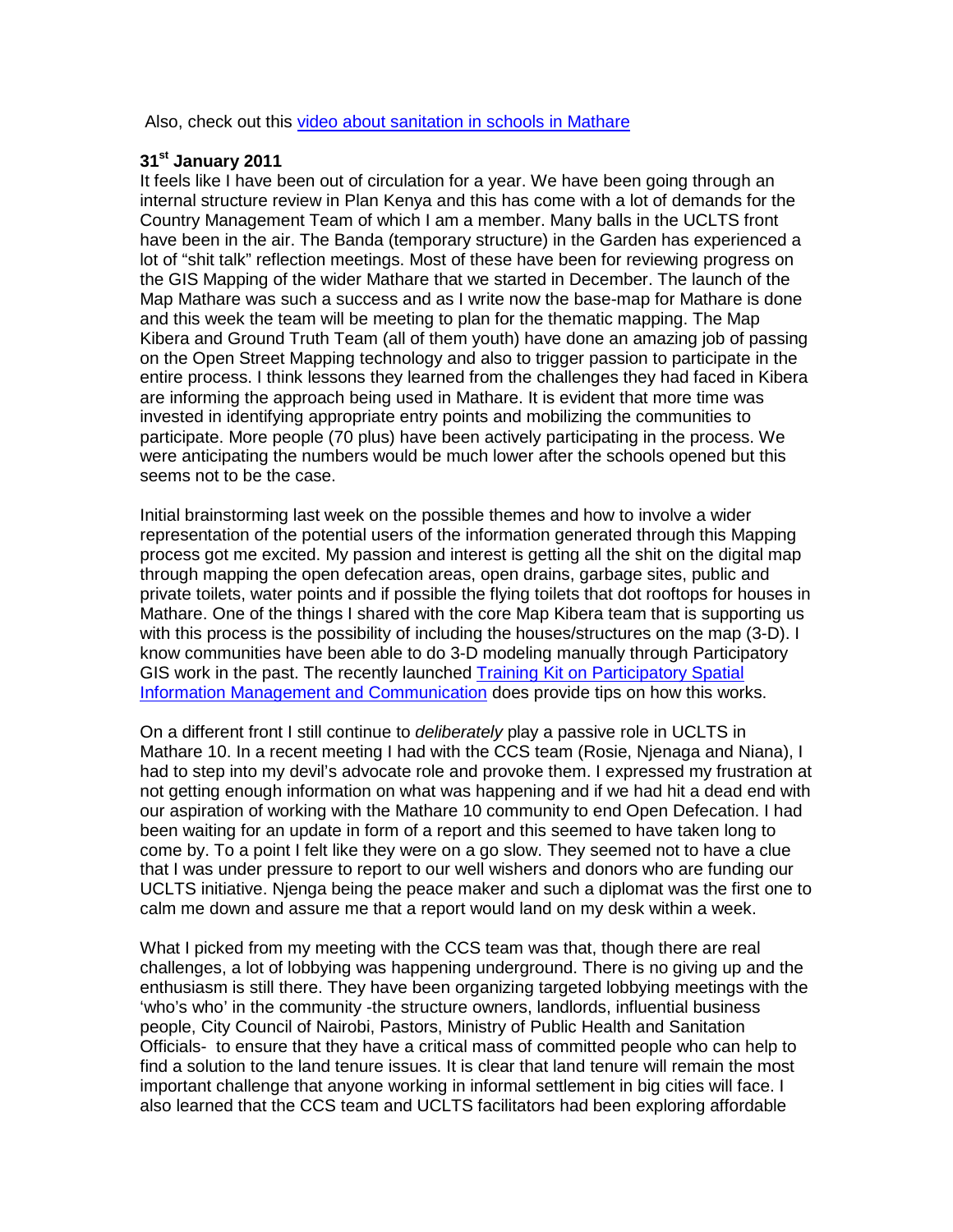technological options for toilet facilities in urban areas as well as financing opportunities. Through this they have come across a group called [Sanergy](http://saner.gy/) who is promoting different latrine technologies in other informal settlements in Nairobi. In December, together with the CCS team, we were also able to meet with a team from the Netherlands called Aqua for All who are keen to demonstrate that nutrient reuse in agriculture provides a viable solution for urban sanitation. They want to create a market for shit fertilizer in the Agricultural Sector before they can link entrepreneurs with financing opportunities for establishing technologies that will utilize shit as a raw material for making fertilizer. They are starting discussions on a pilot program with UNEP and with Dutch and UK partners (donors). We are waiting to hear more what becomes of their talks.

I sought to know from the team if the communities in Mathare 10 were still defecating in the open and ingesting each others' shit even after being triggered more than 6 months ago (June 2010). The answer was yes with a *but*. There have been many developments and changes of behaviour. Rose outlined that there were regular clean-ups and meetings among the natural leaders to ensure that OD comes to an end. There are also more regular clean-ups by the communities than before. I think what tickled me is the news that residents of Mathare are now using *potties* at night instead of the plastic bags and emptying them to the private toilets in the morning. This was reported by toilet attendants in Mathare 10. They had observed a new trend of adults coming with potties containing large quantities of shit and upon investigating they discovered that adults were now resorting to using potties. This to me is just a step up from the method used in rural areas as triggered communities wait to attain ODF. This I had to tell Njenga and Rosie to gather more information and collect some stories from potty users in Mathare 10. They indicated that most were women. If the push for this is not shame and disgust it is certainly fear (not of ingesting shit) but of being attacked at night while defecating in the open. Rosie told me the natural leaders were talking to the toilet attendants to lower the rates for emptying potties to 1 KSH as opposed to 3 KSH charged per use.

The CLTS integrated media campaign partnership with Kenya Broadcasting Cooperation has been received very well by the public. Through Radio and TV the programs are reaching over 7 million Kenyans across the country. Five of the "Vitimbi" (comedy) episodes were done in Mathare 10 and some communities were able to be part o the cast. In the last episode done in Mathare 10 workers in Mzee Onjwang (the hotel owner) were seen giving the hotel customers plastic bags to use as the hotel did not have a toilet. My challenge has been to get the KBC team to post the video clips on Youtube. I will keep on pushing them and maybe next time links will be available on this blog.

## **7th March 2011**

What a week it has been-away from my usual home and work environment. The weather a bit chilly though not as grey as Sussex weather can be. It is really good to be back to IDS, Sussex University, Brighton after almost 4 years since I left to join Plan International Kenya. Though a lot of changes have taken place quite a few people moving on, decorations here and there, some things have not changed. My favourite room, the [Participation Resource Centre,](http://www.pnet.ids.ac.uk/prc/index.htm) is still there. A few former colleagues-Jane Stevens, John Gaventa, Jethro Pettit are still around. There are many new faces in the Participation Power and Social Change Team-all very warm and welcoming.

Thanks to Robert, Petra and Naomi who hosted me during my visit. My agenda was packed –starting with Robert and Petra to catch up on what has been happening since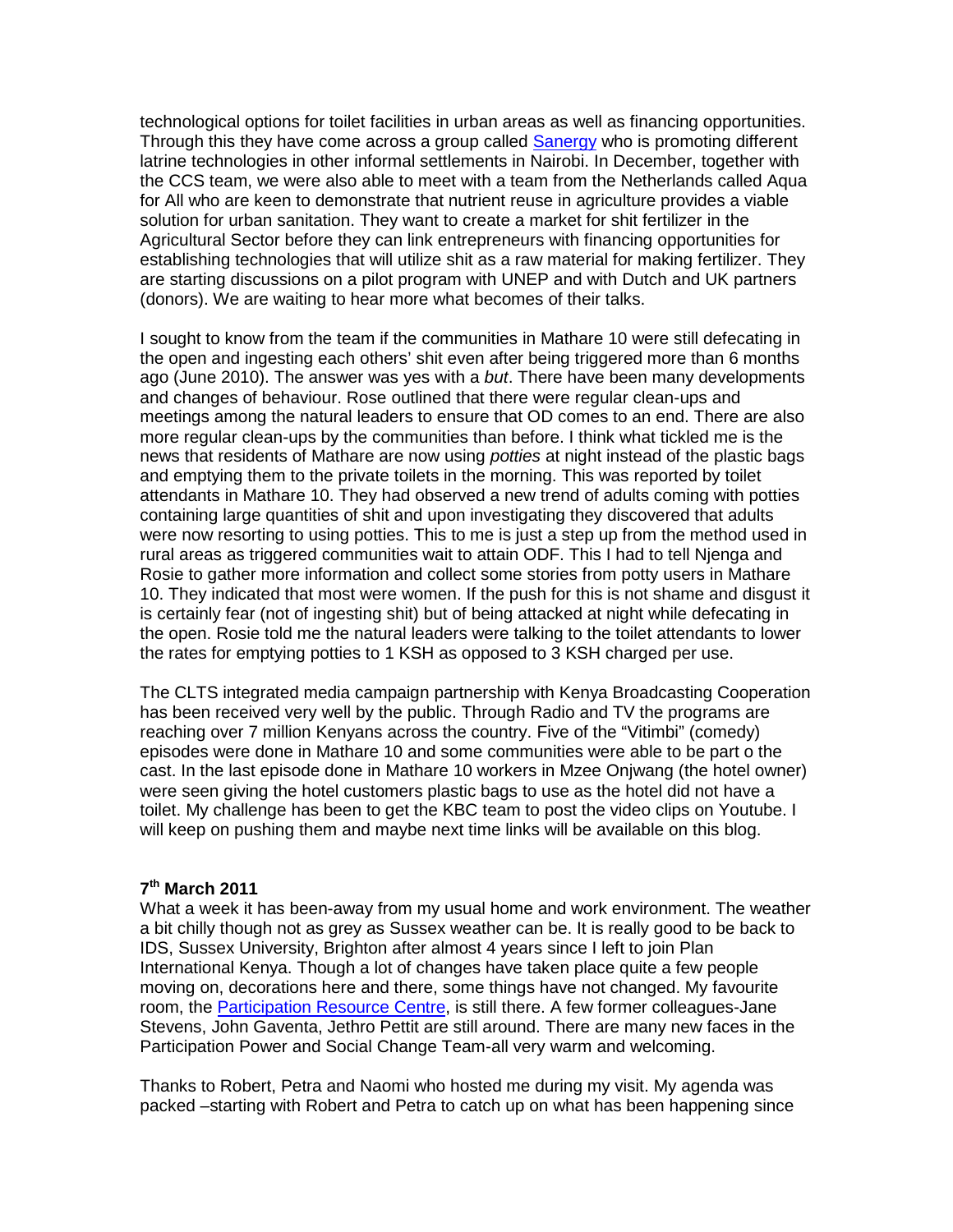the [Lusaka CLTS sharing and learning event](http://www.communityledtotalsanitation.org/resource/africa-regional-clts-sharing-and-learning-workshop-zambia) in November 2010. Both had just arrived back from the Plan International [Pan African CLTS Project](http://www.communityledtotalsanitation.org/page/empowering-self-help-sanitation-rural-and-peri-urban-communities-and-schools-africa) Annual Review Meeting in Ethiopia. As I learnt from them the workshop was a great success and in particular the School-Led Total Sanitation component which they visited in the field where Plan Ethiopia is working with children and teachers to trigger, follow-up and monitor progress in a [new model of SLTS.](http://www.communityledtotalsanitation.org/resource/school-led-total-sanitation-reflections-potential-shebedino-pilot) I also updated them on what was happening in Kenya. The discussions on a partnership with Plan Southern Sudan and UNICEF to introduce CLTS and provide support through training and setting up of an M&E mechanism and a planned Regional CLTS introductory workshop for Goal. Luckily I had also made a call to Adam Mohammed the Ministry of Public Health and Sanitation CLTS coordinator to check the latest progress. So I was happy to share with Robert and Petra that 640 villages in Kenya are now ODF- that is 60,000 Households from 6 Districts all in Western Kenya. These numbers seem to have excited Robert and I tell him there could be more only that we can't keep track of all the efforts being done in different parts of the country.

Then I turned to the exciting Participatory GIS mapping and social media work we are doing in Mathare. Phase one is done and we now have base map for Mathare. We have now entered Phase two which focuses on thematic mapping. Sanitation, Health and Water and the priority themes we have decided to map. Beyond mapping sanitation facilities and classifying them, the thematic mapping will enable us to capture and have a satellite image showing density of the settlements and also indicate the size of land or space used as Open Defecation Areas known as *Adhara* in local slang.

I had requested the team to see it will be at all possible to estimate the number of people going *to Adhara* every day and the quantities of *shonde* (shit) generated every day. This would mean they take a tally of the piles they can see in every OD area. At the end of day one I was eager to hear what happened. It seems it all worked well but as the mappers did not know what expected them: they were surprised at the magnitude of OD in the areas they were mapping. As a matter of fact, they realized they did not have the right shoes to go deep into the OD areas to see and capture the kind of data we were hoping they would. Nevertheless they did a good job and they were able to capture good close-up of the *shonde.* [You can see and read more about the mapping here](http://mappingnobigdeal.wordpress.com/2011/03/03/how-to-map-open-defecation-areas) This information will be useful not just for planning but as evidence for engaging in advocacy with the duty bearers. End users (stakeholders) of the data and information being generated have been involved.

On Friday  $4<sup>th</sup>$  March 201 I was joined by Tatiana Thieme who is doing her PhD at Cambridge and with whom we have been working since the initial CLTS training and triggering at Mathare 10. We gave a seminar on our CLTS experiences in rural and urban Kenya. I did not know what to expect –all I knew was that the seminar had been well publicized and expectations were high. To me it was a big coincidence that the last seminar I gave at IDS in April 2007 (before I left for Plan) was on CLTS and I was back giving a seminar on CLTS. Back then, as one of the IDS fellows commented, [I was a](http://www.communityledtotalsanitation.org/resource/sceptics-and-evangelists-insights-scaling-community-led-total-sanitation-clts-southern-and-)  [skeptic and now it seemed I am more of an evangelist.](http://www.communityledtotalsanitation.org/resource/sceptics-and-evangelists-insights-scaling-community-led-total-sanitation-clts-southern-and-)

All in the seminar was well received and we had a constructive engagement. Most of the questions asked were for clarification or shedding more light on areas people found interesting. The rest were reflective responses and affirmations that the work we were doing was amazing. Someone wanted to know if the 'no subsidy stance' of CLTS was not in contradiction with the right to sanitation. My response was simple - not all rights have to be provided for by the state directly. In the case of urban sanitation all that was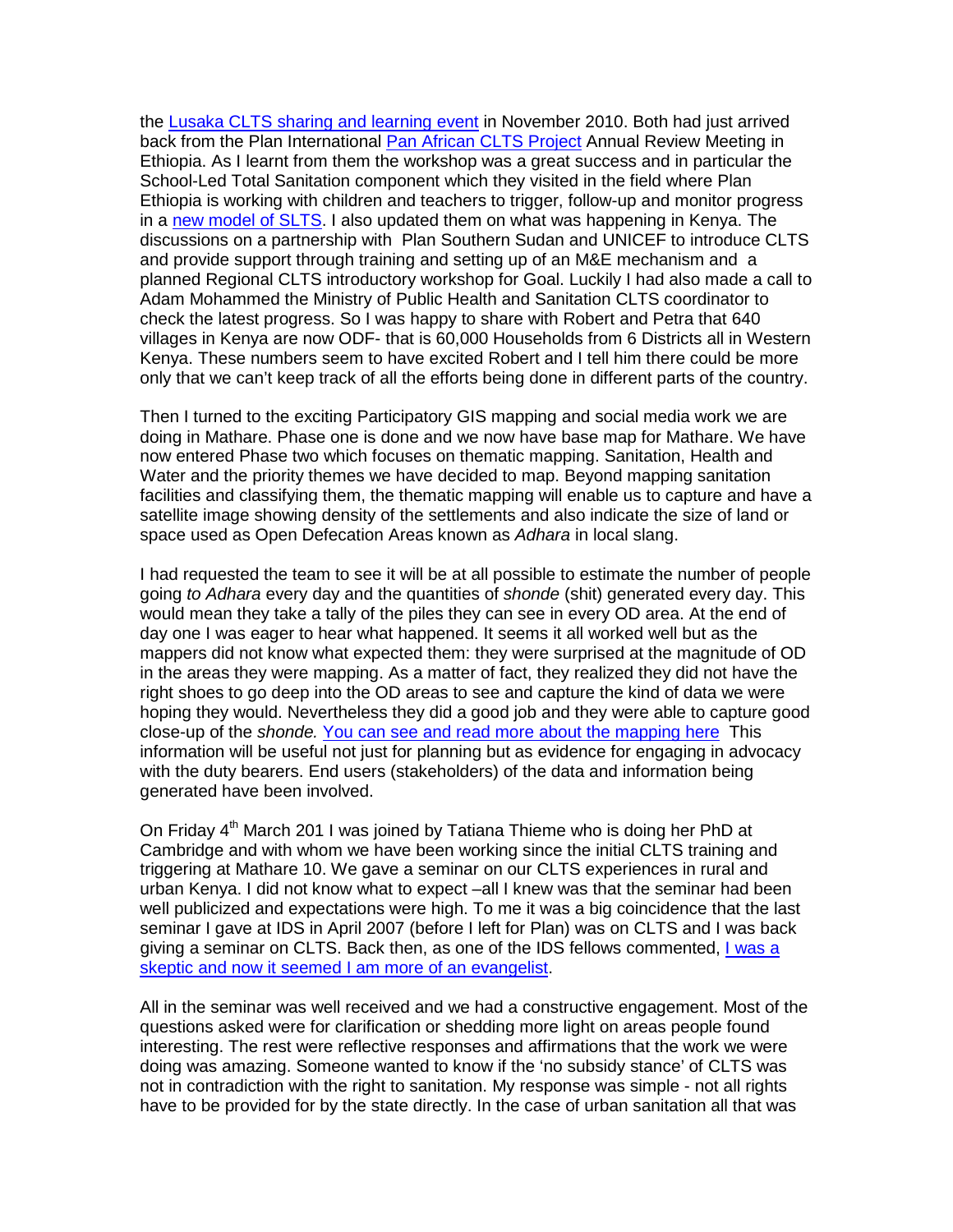needed is the state to ensure that laws are enforced to ensure than tenancy standards are complied with. The state need not take the role of the landlords rather all that is needed is to promote and protect tenants from exploitative landlords who continue to collect rent and not providing standard services. While it may not be the duty of the state to provide household sanitation facilities, the state may be held to account for not respecting and protecting the right of tenants to live in a clean environment in Mathare and other informal settlements in Kenya.

According to the new constitution (Article 42) all people have the right to live in a clean environment. Article 72 further states that, if a person alleges that the right to a clean and healthy environment has been, is being or is likely to be denied, violated, infringed or threatened, the person may apply to a court for redress in addition to other legal remedies that are available in respect to the same matter. No doubt this provides an opportunity for citizens and CSOs to put into test the new law through Strategic Litigation with a focus on the right to live in a clean and healthy environment. This is a discussion we have had with our colleague Kenyatta who leads our Right to Just and Democratic Governance Country Program.

From IDS Brighton I am proceeding to London for a Plan UK convened workshop that will bring together colleagues from Africa, Latin America and Asia together to share experiences and learn from each other on the work we are doing in the area of governance. I will keep you posted as the thematic mapping evolves.

## **28th April 2011**

Greetings from Denmark.

It has been quite a while since I updated my urban CLTS blog. It would seem that the only time I get to do a post is when I am out of the country for a mission. The last time I did it I was in Brighton (UK) and now I am in Copenhagen on a mission with Plan Denmark to review Plan Kenya's Urban Strategy for Nairobi within which the Urban CLTS work we are doing in Mathare will be accommodated. Since my last update in (early March) quite a number of significant events have taken place.

First is the Urban Hygiene and Sanitation Workshop organized by IRC in Rwanda. Though I was not able to attend, a background paper I had co-authored with Grace Lubaale was shared. This highlighted UCLTS as an opportunity for enhancing citizen participation in demanding better sanitation services. The revised version will be available soon. Rosie Nyawira from CCS our UCLTS partner made a picture presentation on the work we are doing in Mathare 10.

Second is the completion of the Open Street Mapping process Mathare. Following the completion of the [base map](http://www.mapkibera.org/blog/2011/02/14/base-map-of-mathare-is-complete/) the thematic mapping for Mathare 10 (UCLTS pilot) area has also been completed. You can [take a look here .](http://mappingnobigdeal.wordpress.com/category/map-mathare/) The team did a brilliant job in digitally mapping the Open Defecation Area in spite of the initial fears they had when I requested them to do so. They also managed to do building extractions of Mathare 10 as we needed to have a digital visual of how the place is congested. [See more here](http://mappingnobigdeal.wordpress.com/2011/03/26/building-extraction-of-mathare-no10-mashimoni-mabatini-and-thayu/). They will be including population data too. The data being collected through this process will provide evidence that will be used for engaging key stakeholders including City Planning Department, Ministry of Local Government, Ministry of Public Health and Sanitation among others. I am excited about what the team has done and I am looking forward to a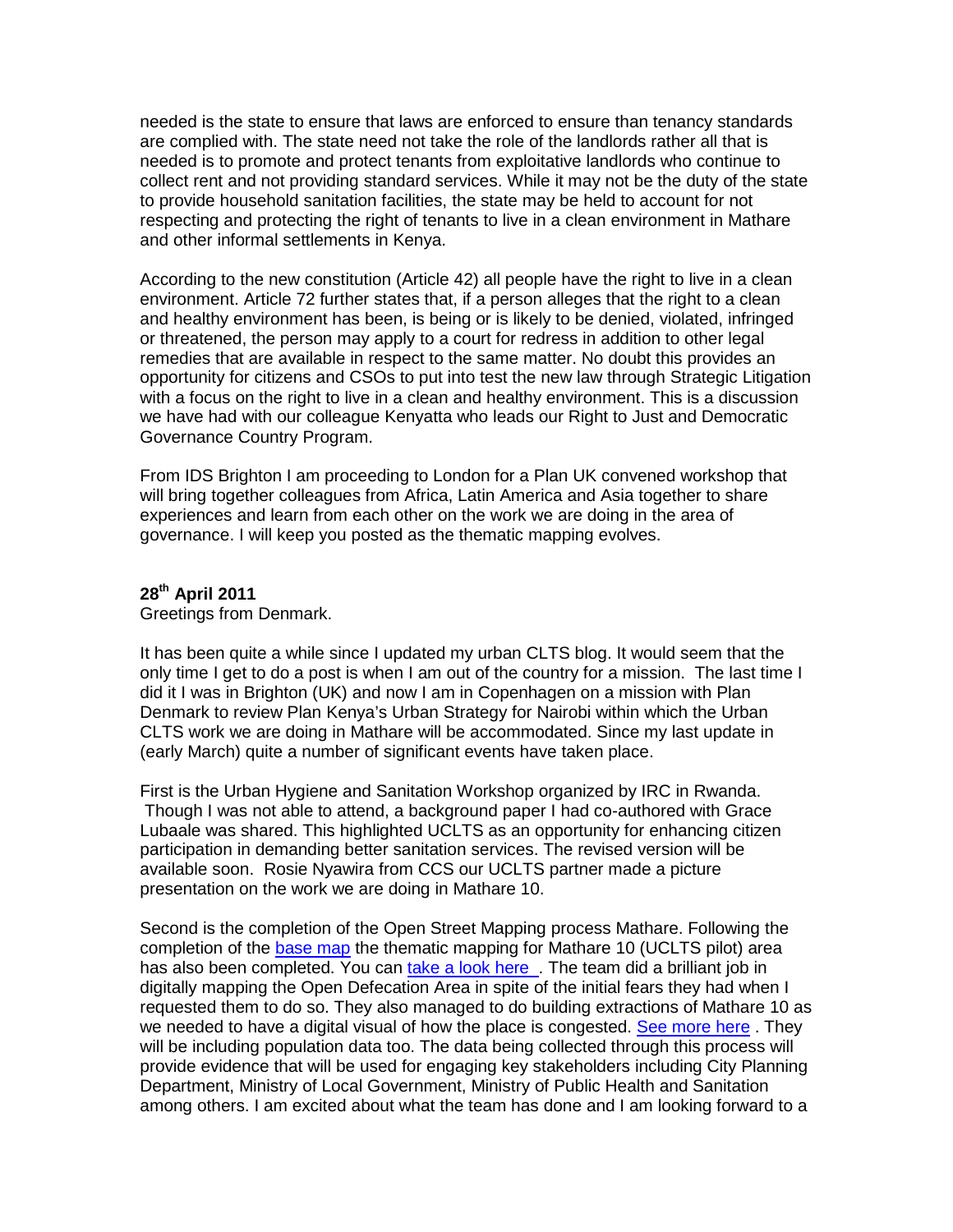session with them in early May where they will share what has been achieved so far and the next steps.

Third, Philip Otieno (CLTS Advisor Plan Kenya) and I did a Regional CLTS induction workshop for Goal Ireland. Participants were WASH heads from Eastern, Southern and West Africa. As indicated in my earlier posts Goal has taken interest in CLTS. Of interest here is their commitment to collaborate with us in the work we are doing in Mathare. Of course there was great interest and commitment to start CLTS in the rural areas where they are working. I will keep you posted on how our collaboration with Goal on UCLTS evolves.

Fourth, before I left Kenya, I had an opportunity to meet with Kamal Kar who is on a mission in Kenya to review the CLTS work Ministry of Public Health and Sanitation and UNICEF are doing. Within 24 hours of his arrival he had managed to meet with the Minister MOPHS and she has been retriggered and made a commitment to go full throttle with CLTS in Kenya. Kamal was able to enlist my participation and facilitation of a session with the MOPHS and key stakeholders in sanitation. In the session we had on  $21<sup>st</sup>$  April 2011 in the Ministries board roam we were able (within 2 hours) to map where and who is doing CLTS in Kenya, identify where activities are concentrated and the gaps. The MOPHS has now committed to have an Open Defecation Free Rural Kenya by 2013.

A few participants raised questions as to why urban was excluded and MOPHS response was that a larger majority of Kenyan population is rural. However they said they were waiting to learn from the UCLTS work we were doing and were fully in support of our efforts. A nationwide CLTS campaign will be launched on the 11<sup>th</sup> May. While in Kenya, Kamal will be holding a learning workshop with CLTS facilitators to discuss and develop an action plan for scaling-up CLTS and to ensure that the ODF rural Kenya is attained by 2013. I am looking forward to having a drink with Kamal and to catch-up when I go back next week. For sure the pilot phase for CLTS is over and we cannot keep on counting ODF villages. We need to start counting ODF districts and not villages any more.

Fifth, is the Urban Strategy review and planning meeting I am attending in Copenhagen. It is providing a great opportunity to review the strategy and share our experiences and aspiration for the urban program we are doing in Nairobi. It is a small meeting with 4 of us from Plan Kenya and 3 colleagues from Plan Denmark so we have the time to go really deep. We started with an exercise that helped us map urban trends at global and local level and analysing how these impacts on the well-being and rights of children. It was clear that the trends cause stress on accessing urban resources and services such as education, water, sanitation among others. The one important aspect that stood out is the infringement on the right to play for children. With diminishing spaces as a result of land grabbing, poor planning, indiscriminate dumping of waste etc has left children with limited option to play which is a vital part of their growth. A presentation "Child Friendly Cities" by Anton, an architect from [Architecture Sans Frontieres,](http://www.asfint.org/) was revealing and pointed that most cities in the word today lack the key ingredients that would make them enjoyable places for children and adults to live in. The planners have not taken into account easy access to play and recreation facilities and safety for children in highly compromised. In our case in Nairobi informal settlements the situation is worse as children are forced to play on dump sites as there is no much space left and garbage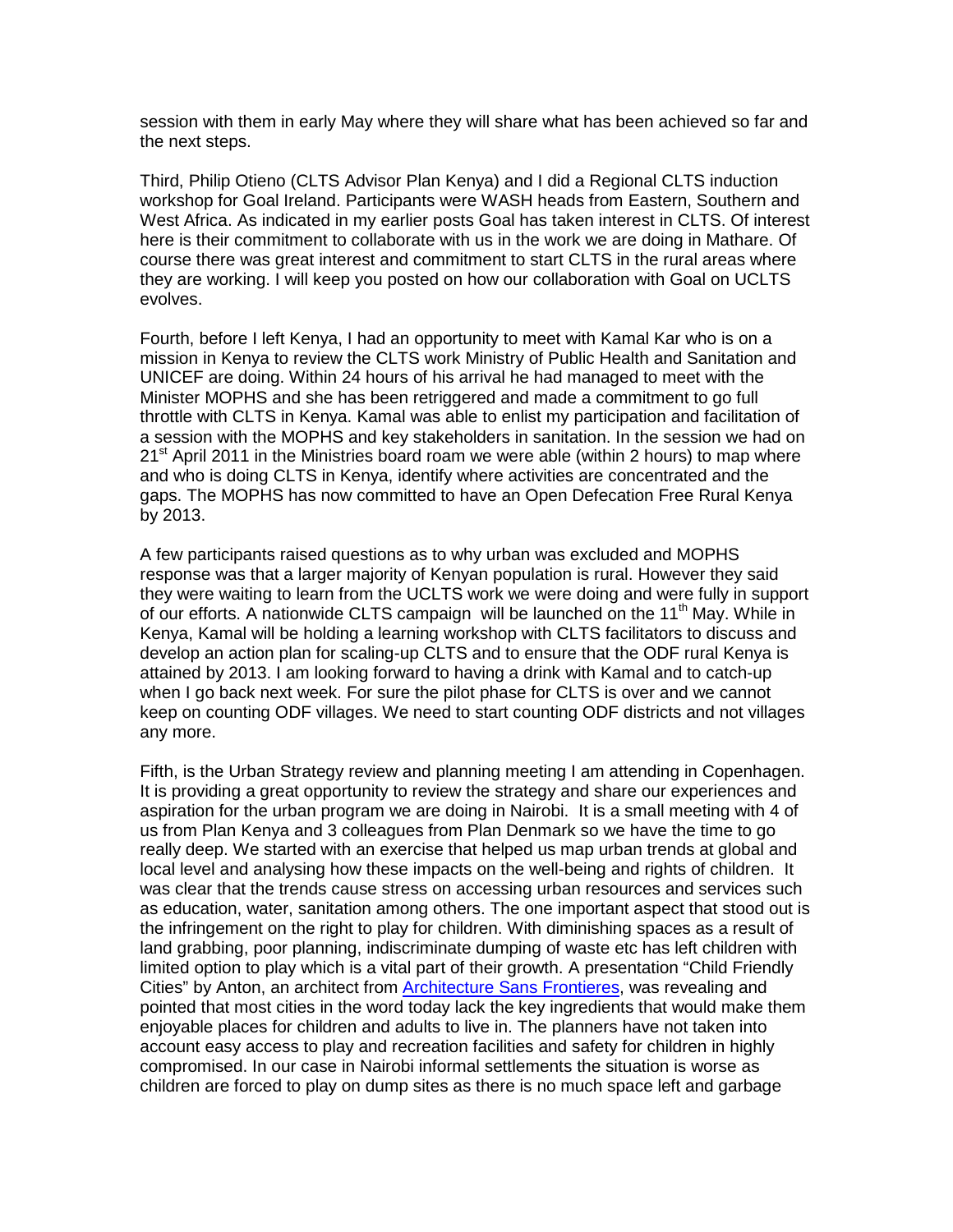collection services are not available. The Mathare valley bloggers have [highlighted these](http://matharevalley.wordpress.com/category/environment/)  [issues.](http://matharevalley.wordpress.com/category/environment/)

I am almost missing my breakfast so I will have to dash out now.

### **16th May 2011**

Last week marked a new chapter and push for Community Led Total Sanitation in Kenya. The launch of a CLTS campaign for Open Defecation Free (ODF) Rural Kenya by 2013 was like music to my ears. This coincided with a Plan International AUSAIDfunded Water & Sanitation Initiative Workshop hosted by Plan Kenya which drew 40 participants from 10 countries (Kenya, Uganda, Tanzania, Ethiopia, Bangladesh, Indonesia, India, Plan Australia, Plan Netherlands and Plan UK). The launch brought together over 200 participants most of whom were from the Ministry of Public Health and Sanitation (MOPHS) (national, provincial and county levels) and Civil Society organizations, UN bodies and natural leaders. It marked the climax of Dr. Kamal Kar's visit to Kenya, hosted by UNICEF/MOPHS. The launch was presided over by the Permanent Secretary MOPHS on behalf of the Minister.

It is almost 4 year now since the first village in Kenya, Jaribuni in Kilifi District (Kenyan Coast Region) celebrated ODF status (19th November 2007) and the CLTS fire is still burning and bright. Results from the earlier pilots in Kilifi (see [Dr. Tsofa's powerpoint](http://www.communityledtotalsanitation.org/sites/communityledtotalsanitation.org/files/KILIFI_CLTS_REVIEW_MTNG_TSOFA.ppt) and [review report 2010\)](http://www.communityledtotalsanitation.org/sites/communityledtotalsanitation.org/files/CLTS_REVIEW_WORKSHOP_brief_update.doc) and Homa Bay Districts where Plan Kenya works were key in sparking institutional buy-in for CLTS. To see CLTS come this far does motivate and inspire us to continue championing for the approach, not only in Kenya but also regionally and globally. As this launch went on, Philip Otieno (CLTS champion and Trainer and Plan Kenya Colleague) was busy in Southern Sudan where Plan Kenya is training WASH practitioners from NGOs and Government in a Plan South Sudan/UNICEF Partnership.

Since these early (2007/2008) pilots in Kilifi and Homa Bay, the Ministry of Public Health and Sanitation and other key players have taken keen interest in CLTS. Plan Kenya heeded to requests to partner with them and UNICEF to train Public Health Officers in Coast, Nyanza and Western Kenya. Subsequently MOPHS successfully tested CLTS in 6 districts in Nyanza and Western Provinces. Results coming out of these tests demonstrated beyond doubt that [CLTS has everything it takes to accelerate sanitation](http://www.communityledtotalsanitation.org/sites/communityledtotalsanitation.org/files/CLTS_GOK_Garissa.ppt)  [coverage and use](http://www.communityledtotalsanitation.org/sites/communityledtotalsanitation.org/files/CLTS_GOK_Garissa.ppt)

During the launch it was evident that the concept of CLTS, its principles and methods have been internalized. From the opening prayer by the Nairobi Provincial Public Health Officer "…4000 years ago God you told the children of Israel not to defecate in the open…we are gathered here today to declare an ODF Kenya by 2013", to the natural leader "… never again should mothers shed their tears because they are losing their children due to something as basic as open defecation".

The permanent secretary who started with a joke made my day when he shared a story of an accident that had happened in a village when a hunter threw his spear when he thought he had seen an antelope only to realize that his spear landed on his neighbour. He reiterated that such accidents were still happening in Kenya today as open defecation was still rampant.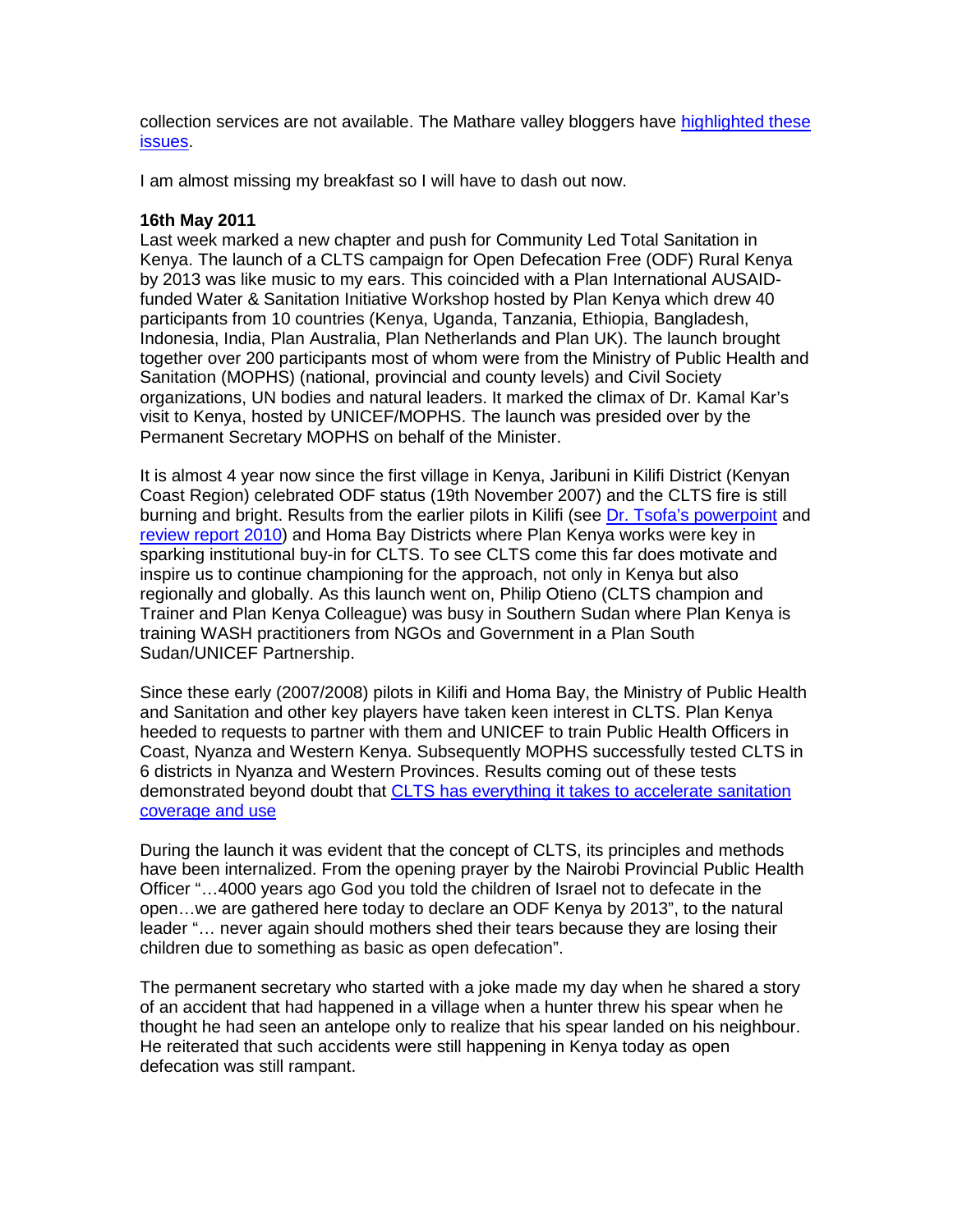I can confidently say that within this period (2007-2011) capacity has been developed, institutional champions and natural leaders at different level have emerged and we do now have a critical mass for propelling CLTS to the next level. This is a key moment and we cannot continue counting and celebrating a few (1000) villages attaining ODF, while 13-15 million Kenyans continue to defecate in the open. To date not a single district has been declared ODF. It is evident that efforts that went into hands-on training for CLTS facilitators are a strong foundation for accelerating the move towards attaining the MDGs on sanitation. There are [opportunities and challenges for scaling CLTS in Kenya.](http://www.communityledtotalsanitation.org/sites/communityledtotalsanitation.org/files/Scaling_up_Kenya_0.pdf) While MOPHS sees CLTS as complementing both the Government of Kenya policy on Environmental Sanitation and Hygiene (2007) and the [Community Health Strategy,](http://www.communityledtotalsanitation.org/sites/communityledtotalsanitation.org/files/community_strategy.pdf) the task of going to scale and delivering an ODF Rural Kenya by 2013 is nevertheless enormous and requires investment in a process that will support the 4000 Public Health Officers, local and natural leaders.

Prior to the Launch the ODF Kenya Campaign, the Permanent Secretary MOPHS inaugurated a National CLTS Coordination and Knowledge Management Hub which will be hosted at the Ministry headquarter. This hub, once operational, will work with partners to ensure that no parts of the country are Left behind. It will

- serve as a focal point for all CLTS activities:
- oversee quality capacity building of ministry's and partners staff,
- provide technical backstopping of Provincial/ County governments,
- mobilise resources for the campaign,
- coordinate and harmonize to avoid duplication,
- ensure regular availability of quality data for evidence based planning and monitoring, knowledge creation/ packaging and dissemination.

The hub will also have a website, a library and a database.

While I do celebrate the launch of the campaign as a milestone by MOPHS, I am sad that this campaign excludes urban areas, even though it is clear that [in future a larger](http://maps.grida.no/go/graphic/urban-population-trends-kenya-and-nairobi) [majority of the Kenyan population will live in urban areas.](http://maps.grida.no/go/graphic/urban-population-trends-kenya-and-nairobi) I raised questions about this but I must say the response was not adequate. There is a clear indication that the Government of Kenya has a rural bias simply because currently about 80% of the Kenyan population is rural.

However, in 2010 it was estimated that over 12 million of the 38 million Kenyans lived in urban areas. A larger proportion (about 60%) of these are living in low income and informal settlements where access to sanitation is very poor. To me this is enough reason to focus more on the Pilot Urban CLTS work we are doing in Mathare 10. Just a day (12th May 2011) after the CLTS campaign launch ODF rural Kenya, I was privileged to be among 40 participants who visited Mathare 10 to see and learn from the UCLTS pilot project supported by Plan Kenya and Community Cleaning Services. It will be a year on June 1st 2011 since we triggered the communities in Mathare 10. It was amazing to see what has been achieved within such as short period.

Walking through Mathare 10 and not having to jump or skip over shit is a big miracle I would say. I still remember vividly how it was last year. This time round it was great that we had colleagues from Kilifi, Australia and Bangladesh who had previously visited Mathare 10 in June and August 2010 and could make the comparison. I asked them to give us their assessment. They testified that Mathare 10 had undergone drastic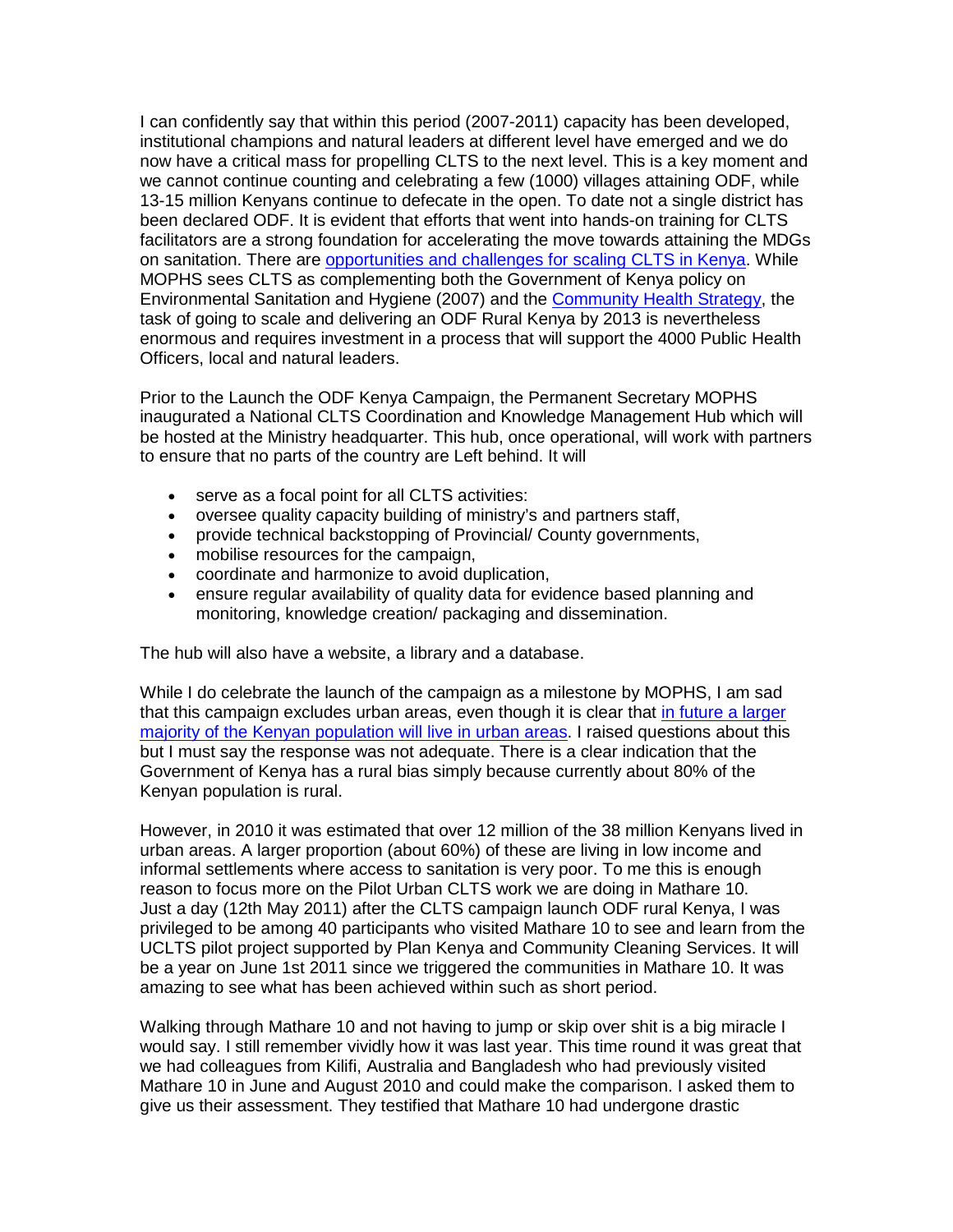transformation-they literally looked for shit but they did not find it. Open Defecation Areas have been transformed to different use, e.g. for market stalls, kiosks, vegetable gardens and in some areas toilets have been constructed. The efforts the communities have put are evident: drains are regularly cleaned.

The Mathare mappers had their gadgets as we walked and they were taking points to update the maps. Some key achievements include the formation of a market security committee in Ngumba village that monitors to ensure that no one defecates in the open; construction of 2 one-door model sanergy toilets one outside an informal school and the other near Ngumba Market which did not have a single toilet when we triggered last year. They charge 3 shillings per use. I had an opportunity to pee in one after it had been inaugurated during our visit. The toilets are ecosan-separating urine and faecal matter. They cost about 16,000 KSH (200 US\$). The barrels have airtight covers and once they are full the operators will be emptying the shit into a nearby Umande Toilet bio- digester which will be producing bio-gas and running a cooking and water boiling business for the residents of Mathare 10. If not able to cope with the quantities of shit generated the operators have an option of emptying to the manholes in the main sewer line. The idea is for the landlords/structure owners to see that there are affordable options which they can construct for their tenants so as to eradicate open defecation. The provincial administration and the city council of Nairobi will be issuing official notice to all the structure owners to have sanitation facilities in their buildings. There are still a few toilets emptying to the river and they will also be served with notice to replace them with environmentally friendly ones. Failing that, they will have to demolish all of them.

As demand grows, [technological and financing options are emerging](http://saner.gy/) Earlier on in this process I remember there was anxiety as to whether ending open defecation was not an unrealistic goal as some of us did not even have a clue what technological options would be needed and how much they would cost. The anxiety is being put to rest here as there is every sign that with collective commitment by the natural/local leaders, community and key institutions OD will be history. The public health officer who initially was suspicious and sceptical at the onset of UCLTS has now become a straight shit talker. No doubt he is an institutional champion.

This time round there were quite a number of senior staff from the city council of Nairobi. We will capitalize on this emerging interest and commitment to penetrate the key departments in the city council of Nairobi and begin exploring more long-term solutions to the sanitation challenges in the informal settlements. With the small victories and the data collected through the participatory GIS mapping and social media the next round table meeting will be carefully targeted to enlist commitment from key departments and stakeholders. On the ground, the natural leaders and UCLTS facilitators are obtaining breakthroughs with the wider community and the landlords. We anticipate a planned documentary shoot which will bring the Kenya Broadcasting Team back into Mathare 10. This will generate new enthusiasm and passion in the community as they move toward better sanitation and hygiene in Mathare 10.

# **2nd June 2011**

Yesterday  $1<sup>st</sup>$  June 2011 was the  $1<sup>st</sup>$  Anniversary since the CLTS triggering in Mathare 10. It is great and significant that the Anniversary coincides with Madaraka (Independence) day. So are the Mathare residents liberated from the shit menace? Has the situation improved? What is cooking?